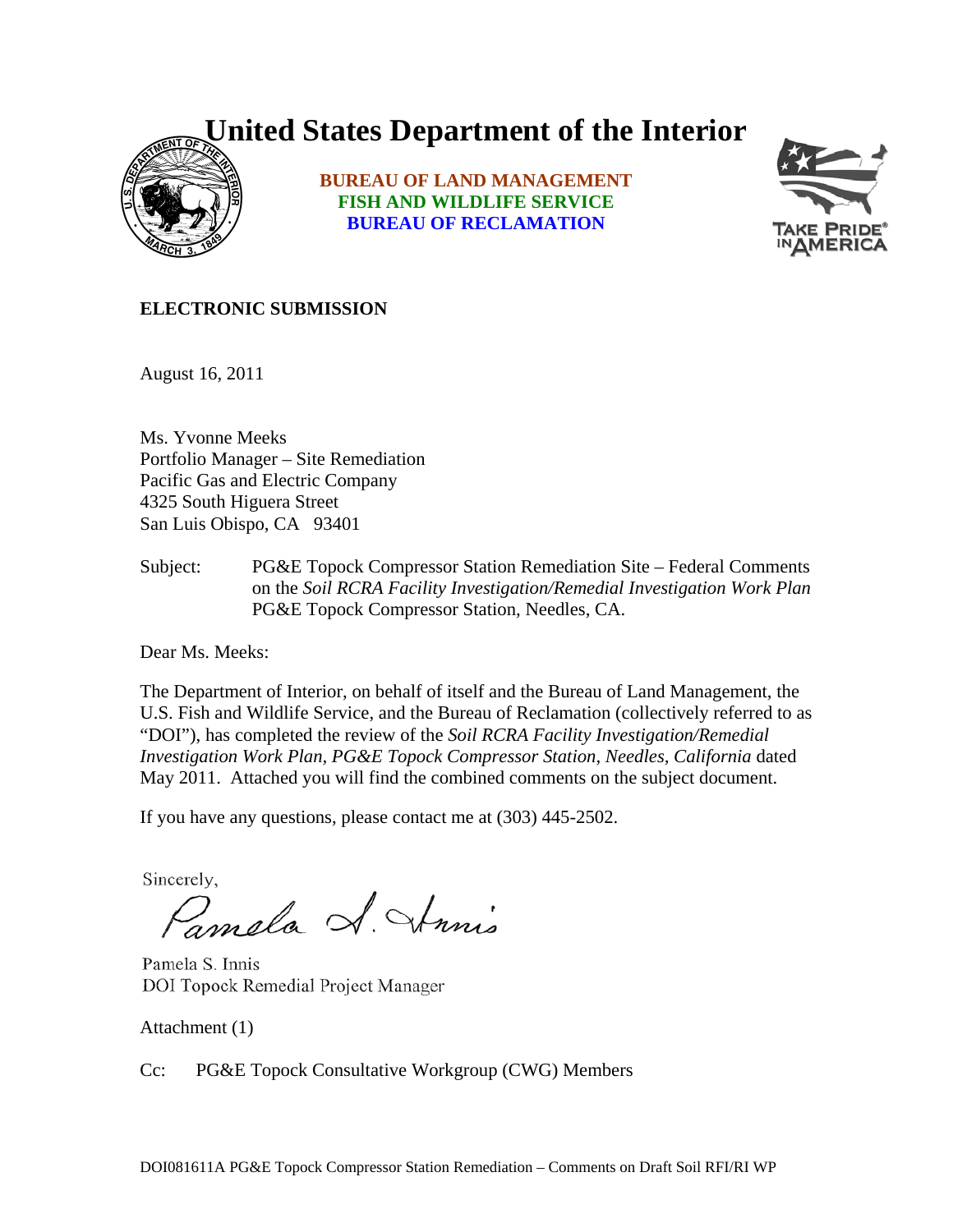#### **DOCUMENT REVIEW AND COMMENT RESOLUTION SHEET**

| <b>Document Title</b>           |                                                                 | <b>Work Plan</b>            | <b>Draft Soil RCRA Facility</b><br><b>Investigation/Remedial Investigation</b>                                                 | <b>Document Date</b>                             |                         | <b>May 2011</b>                                                |
|---------------------------------|-----------------------------------------------------------------|-----------------------------|--------------------------------------------------------------------------------------------------------------------------------|--------------------------------------------------|-------------------------|----------------------------------------------------------------|
|                                 |                                                                 |                             |                                                                                                                                | <b>Originator, Organization and Phone Number</b> |                         | PG&E/CH2MHILL                                                  |
|                                 | Reviewer, Organization,<br>and Phone Number<br>$(303)$ 445-2502 |                             | DOI - Pamela Innis, Project Manager                                                                                            | <b>Review Criteria</b>                           |                         |                                                                |
|                                 |                                                                 |                             | FWS - Carrie Marr - FWS Project Manager,<br>Arizona ESO, 602.242.0210                                                          |                                                  |                         | Biological and<br>Toxicological<br>Applications;<br>Havasu NWR |
|                                 |                                                                 | (303) 933 8875              | Dennis Smith, HSG Task Manager                                                                                                 |                                                  |                         |                                                                |
| (602) 639-2753                  |                                                                 | Rick Newill, DOI Consultant |                                                                                                                                |                                                  |                         |                                                                |
|                                 |                                                                 |                             |                                                                                                                                |                                                  |                         |                                                                |
| <b>Comment</b><br><b>Number</b> | Location                                                        |                             | <b>Comment</b>                                                                                                                 |                                                  | <b>Comment Response</b> | Accept                                                         |
|                                 | <b>Main Body of Work</b><br>Plan                                |                             |                                                                                                                                |                                                  |                         |                                                                |
| <b>DOI #1</b>                   | Section 1.1.4                                                   |                             | The Perimeter Area investigation should address potential                                                                      |                                                  |                         |                                                                |
|                                 | Perimeter Area                                                  |                             | exposure of both humans and ecological receptors.                                                                              |                                                  |                         |                                                                |
|                                 | Investigation<br>third paragraph                                |                             |                                                                                                                                |                                                  |                         |                                                                |
|                                 |                                                                 |                             |                                                                                                                                |                                                  |                         |                                                                |
|                                 | first sentence<br>Page 1-8                                      |                             |                                                                                                                                |                                                  |                         |                                                                |
| <b>DOI #2</b>                   | Section 1.1.5                                                   |                             | These data are also needed to address assessment of Part A                                                                     |                                                  |                         |                                                                |
|                                 | Storm Drain System                                              |                             | human and ecological risk decisions.                                                                                           |                                                  |                         |                                                                |
|                                 | Investigation                                                   |                             |                                                                                                                                |                                                  |                         |                                                                |
|                                 | last paragraph                                                  |                             |                                                                                                                                |                                                  |                         |                                                                |
|                                 | first sentence                                                  |                             |                                                                                                                                |                                                  |                         |                                                                |
| <b>DOI #3</b>                   | Page 1-8/1-9                                                    |                             |                                                                                                                                |                                                  |                         |                                                                |
|                                 | Section 2.1.2, Surveys                                          |                             | In accordance with the PBA, a qualified biologist will conduct<br>a pre-construction survey of all work areas prior to ground- |                                                  |                         |                                                                |
|                                 |                                                                 |                             | disturbing activities. How will the biologist conduct pre-                                                                     |                                                  |                         |                                                                |
|                                 |                                                                 |                             | construction surveys in the tamarisk at the mouth of BCW?                                                                      |                                                  |                         |                                                                |
|                                 |                                                                 |                             | Some disturbance, even if bushwhacking a small trail for one                                                                   |                                                  |                         |                                                                |
|                                 |                                                                 |                             | person, may have to be done to gain access into this area.                                                                     |                                                  |                         |                                                                |
|                                 |                                                                 |                             | Please propose a pre-construction survey method for this                                                                       |                                                  |                         |                                                                |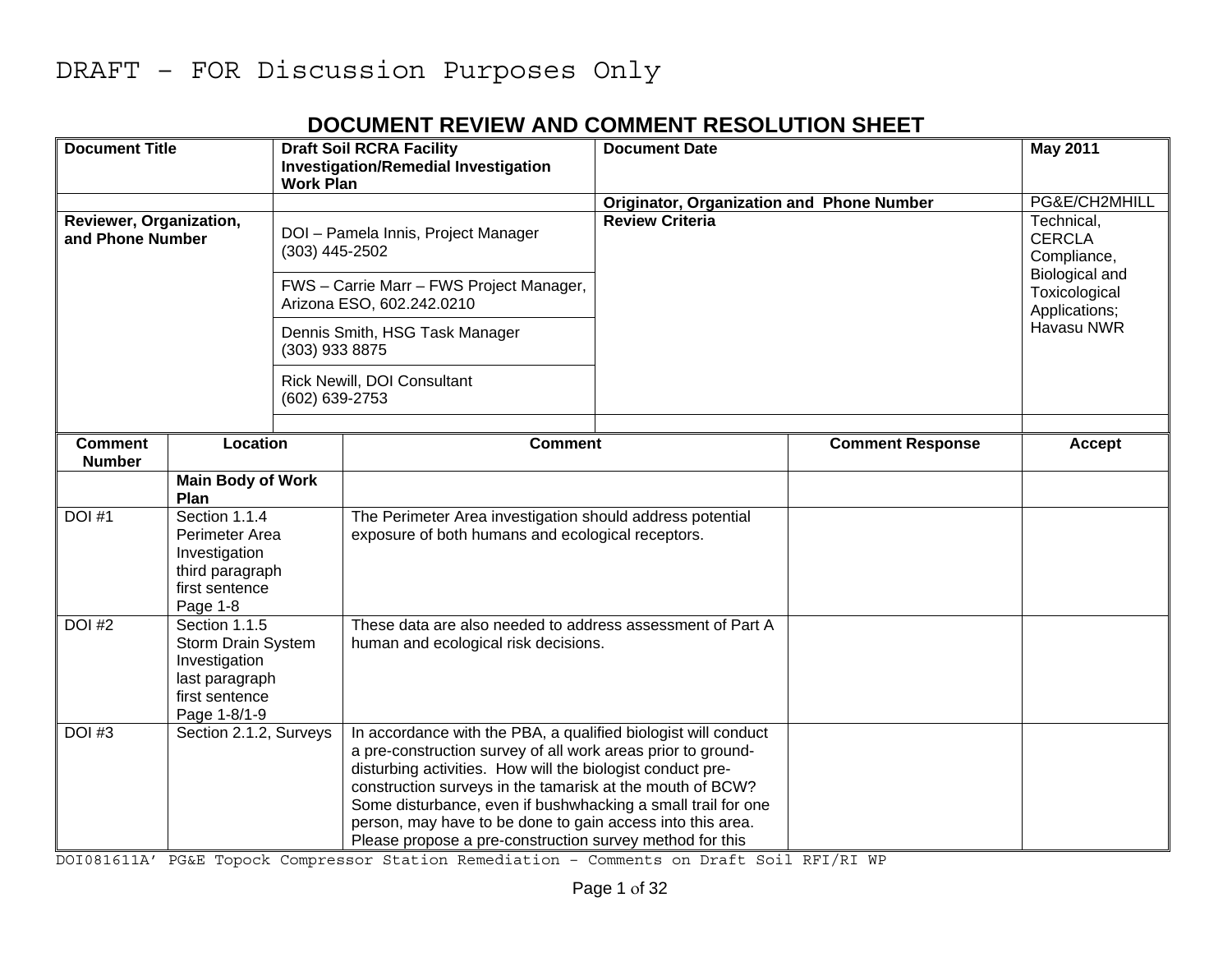| <b>Comment</b><br><b>Number</b> | Location                                        | <b>Comment</b>                                                                                                                                                                                                                                                                                                                                                                                                                                                                                                                           | <b>Comment Response</b> | <b>Accept</b> |
|---------------------------------|-------------------------------------------------|------------------------------------------------------------------------------------------------------------------------------------------------------------------------------------------------------------------------------------------------------------------------------------------------------------------------------------------------------------------------------------------------------------------------------------------------------------------------------------------------------------------------------------------|-------------------------|---------------|
|                                 |                                                 | area.                                                                                                                                                                                                                                                                                                                                                                                                                                                                                                                                    |                         |               |
| DOI #4                          | Section 2.2.4, pages<br>2-6 and 2-7             | A survey grid for each site should be proposed in the work<br>plan based on the overall objectives of locating geophysical<br>anomalies.                                                                                                                                                                                                                                                                                                                                                                                                 |                         |               |
|                                 |                                                 | It should be noted that GPR results in very high density data<br>and is best used to verify and refine the location of targets in a<br>small area.                                                                                                                                                                                                                                                                                                                                                                                       |                         |               |
|                                 |                                                 | The 6 <sup>th</sup> paragraph implies that only GPR and magnetometry<br>are being considered while the $2^{nd}$ paragraph states that EM<br>will also be used. A time-domain EM, such as the EM-61,<br>may help reduce the noise created by the surface metal.<br>Please clarify which methods will be used. Additionally, it<br>should be noted that the orientation of the boom to the buried<br>object during an EM survey can be important. A finer grid<br>and/or different boom orientation may be needed after initial<br>survey. |                         |               |
|                                 |                                                 | A station-by-station GPS survey is proposed. It is not clear<br>why streaming GPS data using a base station and rover unit<br>(e.g., RTK unit) yielding a point by point survey is not being<br>considered.                                                                                                                                                                                                                                                                                                                              |                         |               |
|                                 |                                                 | Section 2.2.4/Geophysical Surveying/third paragraph/second<br>sentence - Typographic errors                                                                                                                                                                                                                                                                                                                                                                                                                                              |                         |               |
| <b>DOI #5</b>                   | Section 2.2.6                                   | Options for handling/disposal of vegetation should be included<br>for consideration by the agencies/stakeholders.                                                                                                                                                                                                                                                                                                                                                                                                                        |                         |               |
| <b>DOI #6</b>                   | Section 2.2.7.1, page<br>$2 - 8$                | Decontamination of all equipment should also be done prior to<br>demobilization.                                                                                                                                                                                                                                                                                                                                                                                                                                                         |                         |               |
|                                 |                                                 | The first paragraph also notes that drilling equipment will be<br>"cleaned between investigation areas " It is not clear if this<br>is referencing AOCs/SWMUs or boring locations. Visual<br>inspections should be done between each boring location to<br>determine if decontamination is needed.                                                                                                                                                                                                                                       |                         |               |
| <b>DOI #7</b>                   | Section 2.2.7.2<br><b>Investigation Derived</b> | Please specify what is meant by soil being "free from<br>contaminants."                                                                                                                                                                                                                                                                                                                                                                                                                                                                  |                         |               |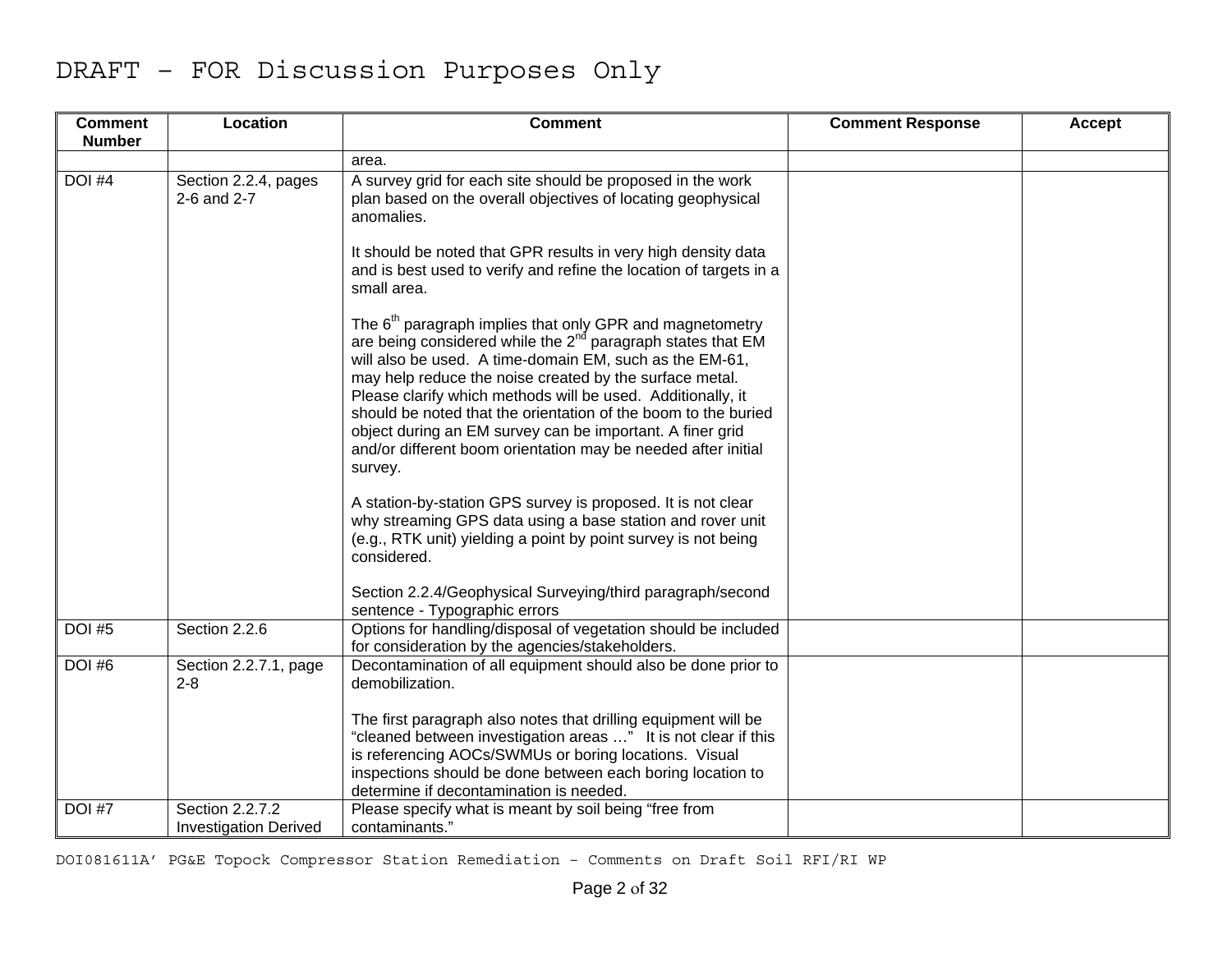| <b>Comment</b><br><b>Number</b> | Location                                                                                   | <b>Comment</b>                                                                                                                                                                                                                                                                                                                                                                                                                                                                                                                                                                                         | <b>Comment Response</b> | <b>Accept</b> |
|---------------------------------|--------------------------------------------------------------------------------------------|--------------------------------------------------------------------------------------------------------------------------------------------------------------------------------------------------------------------------------------------------------------------------------------------------------------------------------------------------------------------------------------------------------------------------------------------------------------------------------------------------------------------------------------------------------------------------------------------------------|-------------------------|---------------|
|                                 | Waste Management<br>second paragraph<br>fifth sentence<br>Page 2-8                         | Also, please explain how soil cuttings be "repatriated".                                                                                                                                                                                                                                                                                                                                                                                                                                                                                                                                               |                         |               |
| <b>DOI #8</b>                   | Section 2.3, Post-<br>construction activities                                              | With the exception of the proposed sampling near the mouth<br>of Bat Cave Wash, others areas contain limited to no<br>vegetation. We agree with your plan to let the mouth of BCW<br>reestablish itself after the sampling. Although the proposed<br>sampling locations contain limited to no vegetation, in the<br>event a mature, native tree or other vegetation is destroyed<br>because of crushing, trampling, cutting or killed because of<br>damage to its root system on the Havasu NWR, you must<br>work with the Refuge Manager to replace them and guarantee<br>successful reestablishment. |                         |               |
| <b>DOI #9</b>                   | Table 4-1<br><b>Title Row</b><br>Page 4-2                                                  | The data gaps for each area were previously numbered and<br>were associated with specific sample locations. The approved<br>sampling table sent to PG&E and included in Appendix A<br>provided this information in detail. The data gaps should be<br>numbered and be consistent with the previously agreed-upon<br>list for each area.                                                                                                                                                                                                                                                                |                         |               |
| <b>DOI #10</b>                  | Table 4-1<br>SWMU 1<br>Decision 3 - Potential<br>Impacts to<br>Groundwater<br>Page 4-2     | Revise text to say "Vertical extent of contamination<br>information "                                                                                                                                                                                                                                                                                                                                                                                                                                                                                                                                  |                         |               |
| <b>DOI #11</b>                  | Table 4-1<br>AOC <sub>1</sub><br>Decision 1 - Nature<br>and Extent<br>Bullet 3<br>Page 4-2 | Revise text to say "Chemical concentration in soil and<br>sediment "                                                                                                                                                                                                                                                                                                                                                                                                                                                                                                                                   |                         |               |
| <b>DOI #12</b>                  | Table 4-1<br>"AOC 4"<br>Page 4-2                                                           | Data gaps were not previously defined nor agreed upon for<br>AOC 4.                                                                                                                                                                                                                                                                                                                                                                                                                                                                                                                                    |                         |               |
| <b>DOI</b> #13                  | Table 4-1<br>AOC <sub>4</sub><br>Decision 1 - Nature                                       | This is addressed by the second AOC 1 data gap.                                                                                                                                                                                                                                                                                                                                                                                                                                                                                                                                                        |                         |               |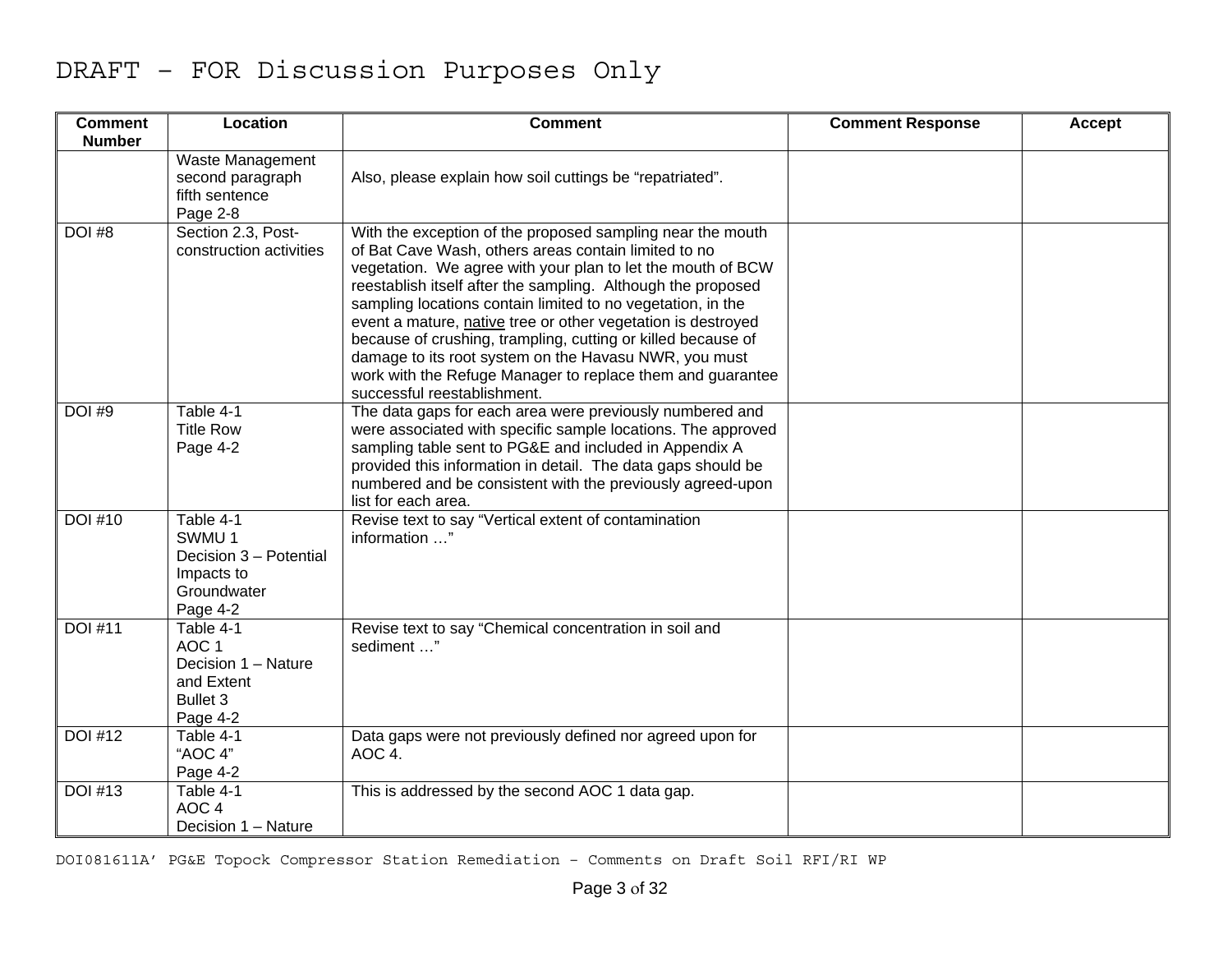| <b>Comment</b><br><b>Number</b> | Location                                                                                                     | <b>Comment</b>                                                                                                                                                                                                                                                                                                                                                                                | <b>Comment Response</b> | Accept |
|---------------------------------|--------------------------------------------------------------------------------------------------------------|-----------------------------------------------------------------------------------------------------------------------------------------------------------------------------------------------------------------------------------------------------------------------------------------------------------------------------------------------------------------------------------------------|-------------------------|--------|
|                                 | and Extent<br>Bullet 3<br>Page 4-2                                                                           |                                                                                                                                                                                                                                                                                                                                                                                               |                         |        |
| <b>DOI</b> #14                  | Table 4-1<br>"AOC 9"<br>Page 4-3                                                                             | Three data gaps were previously defined and agreed upon for<br>AOC 9.                                                                                                                                                                                                                                                                                                                         |                         |        |
| <b>DOI #15</b>                  | Table 4-1<br>AOC <sub>9</sub><br>Decision 4 - Data<br>Sufficiency for<br>CMS/FS<br>Page 4-3                  | A second data gap was identified for this decision (Data Gap<br>#6 - Total chromium, hexavalent chromium, and lead<br>leachability data (for waste handling and disposal<br>considerations).                                                                                                                                                                                                  |                         |        |
| <b>DOI</b> #16                  | Table 4-1<br>"AOC 10"<br>Page 4-3                                                                            | Eight data gaps were previously defined and agreed upon for<br>AOC 10. Data gap #5 - Location of potential additional storm<br>drains adjacent to the employee parking lot was presumably<br>moved to the storm drain investigation. It appears some data<br>gaps have been grouped together. It would be better to keep<br>the data gaps separate and numbered as previously agreed<br>upon. |                         |        |
| <b>DOI #17</b>                  | Table 4-1<br>"AOC 11"<br>Page 4-3                                                                            | Eight data gaps were defined for this AOC, but data gap #1<br>was made irrelevant by DOI/DTSC final revisions to sampling<br>table.                                                                                                                                                                                                                                                           |                         |        |
| <b>DOI #18</b>                  | Table 4-1<br>"AOC 14"<br>Page 4-3                                                                            | Five data gaps were defined for this AOC, but Data Gap $#4 -$<br>refining the vadose zone leaching model, was made irrelevant<br>by DOI/DTSC final revisions to the sampling table.                                                                                                                                                                                                           |                         |        |
| <b>DOI #19</b>                  | Table 4-1<br>$UA-1$<br>Page 4-3                                                                              | Please explain why is UA-1 is not applicable.                                                                                                                                                                                                                                                                                                                                                 |                         |        |
| <b>DOI #20</b>                  | Section 4.2<br>Soil Part B Data<br><b>Evaluation Process</b><br>first paragraph<br>last sentence<br>Page 4-4 | Please clarify why Category 1 and 2 data are appropriate for<br>Decision 1 – nature and extent of contamination, but not<br>Decision 4 – potential off-site migration.                                                                                                                                                                                                                        |                         |        |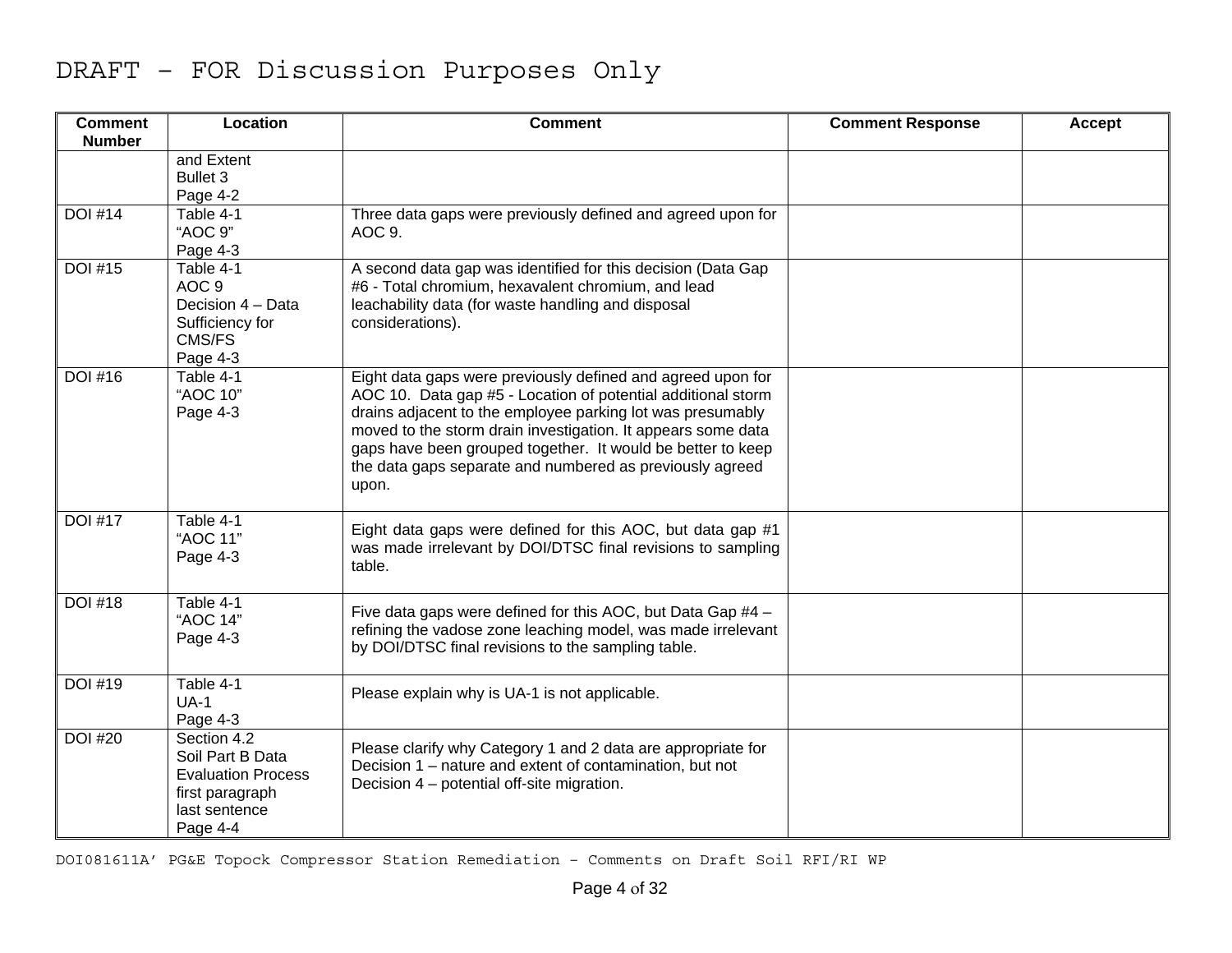| <b>Comment</b><br><b>Number</b> | Location                                                                                 | <b>Comment</b>                                                                                                                                                                                                                                                                                                                                                                                                                         | <b>Comment Response</b> | Accept |
|---------------------------------|------------------------------------------------------------------------------------------|----------------------------------------------------------------------------------------------------------------------------------------------------------------------------------------------------------------------------------------------------------------------------------------------------------------------------------------------------------------------------------------------------------------------------------------|-------------------------|--------|
| <b>DOI #21</b>                  | Section 4.2<br>Soil Part B Data<br><b>Evaluation Process</b><br>"Decision 2"<br>Page 4-4 | Delete typo "data exist for within the"                                                                                                                                                                                                                                                                                                                                                                                                |                         |        |
| <b>DOI #22</b>                  | Section 4.2<br>Soil Part B Data<br><b>Evaluation Process</b><br>"Decision 4"<br>Page 4-4 | It is understood that Category 1 data would be needed for any<br>risk evaluation, but it is not clear why the assessment of off-<br>site migration potential would be limited to Category 1 data.<br>Please clarify.                                                                                                                                                                                                                   |                         |        |
| <b>DOI</b> #23                  | Section 4.2, page 4-4,<br>Decision 5                                                     | The intent of referencing the Part A Investigation Areas is<br>unclear. To be consistent with the Soil Part B DQO<br>document, the data sufficiency evaluation should support the<br>Part B CMS/FS, remedial design, and /or Interim Measures, if<br>required.                                                                                                                                                                         |                         |        |
| <b>DOI #24</b>                  | Section 4.2, page 4-5                                                                    | The discussion notes that perimeter and storm drain<br>investigation areas that exceed background/screening levels<br>will be "assigned to the applicable Part A or Part B unit(s)". It<br>is not clear if this referring to specific AOCs and SWMUs or<br>how the "assignment" will occur. It may be more appropriate<br>to address these separately depending on the contaminant or<br>level of contamination (such as "hot spots"). |                         |        |
| <b>DOI #25</b>                  | Section 5.1, page 5-1,<br>Table 5-1                                                      | Although FWS/HNWR personnel have been involved in the<br>review of the soil work plan, a specific HNWR approval is not<br>anticipated. The DOI approval of the work plan will be on the<br>behalf BOR, BLM and FWS.<br>The SHPO text references approval by USFWS HNWR. This<br>should be modified to reference DOI approval.                                                                                                          |                         |        |
| <b>DOI #26</b>                  | Section 5.1, page 5-1,<br>2 <sup>nd</sup> paragraph                                      | Portions of the proposed activities also occur on Bureau of<br>Reclamation Land managed by the Bureau of Land<br>Management.                                                                                                                                                                                                                                                                                                           |                         |        |
| <b>DOI #27</b>                  | Section 5.3.2, Project<br>Timing                                                         | The first paragraph states that the goal is to finish soil<br>investigation activities by the end of January 2012. This<br>should be updated to reflect the current schedule.<br>The text should note that DOI and FWS are to be notified as<br>soon as project delays are known in areas of species' habitat<br>so we can determine if we need to evaluate the potential                                                              |                         |        |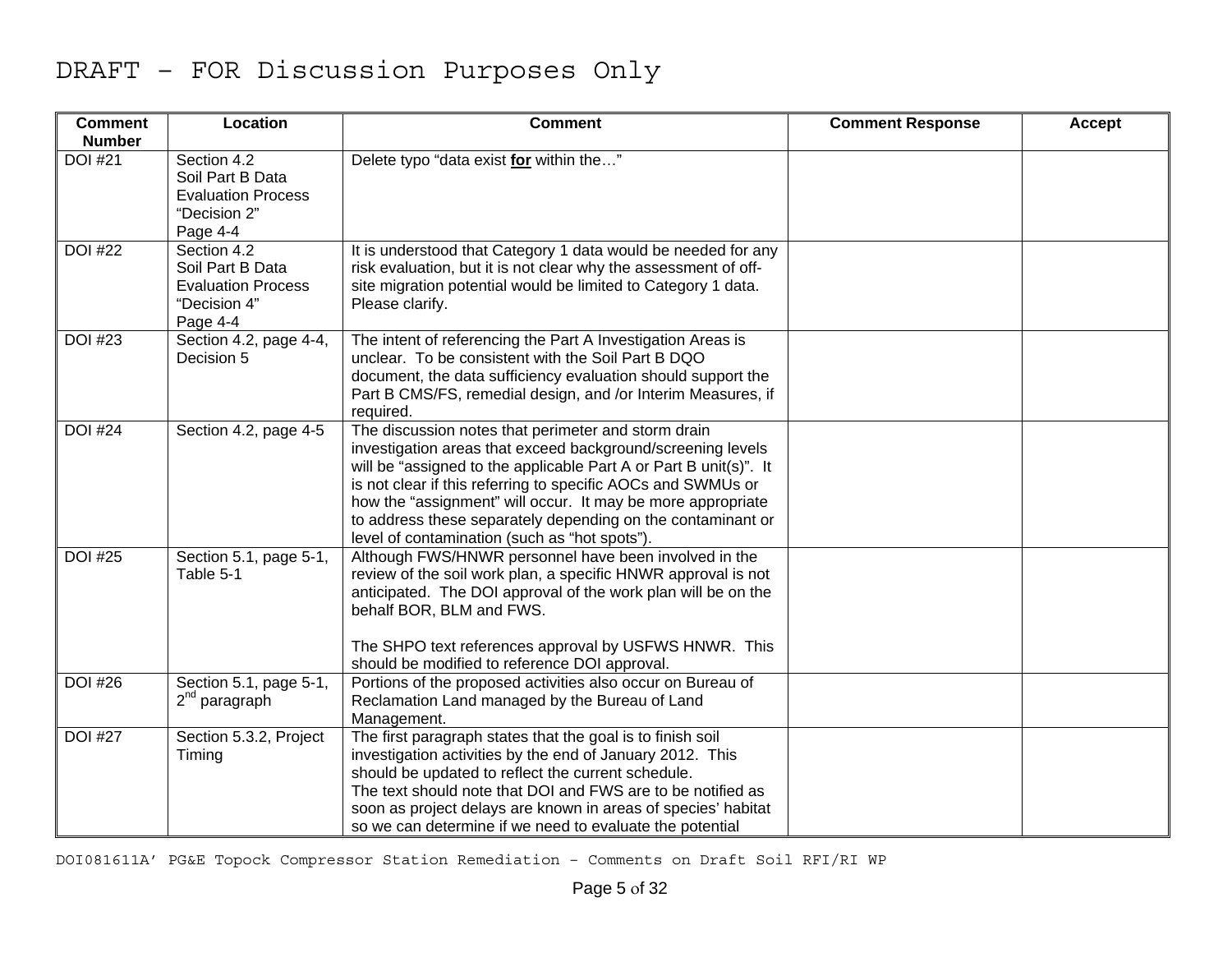| <b>Comment</b><br><b>Number</b> | Location                                                                                                   | <b>Comment</b>                                                                                                                                                                                                                                                                                                                                                                                                                                                                                                                                                                                                                                                                                               | <b>Comment Response</b> | Accept |
|---------------------------------|------------------------------------------------------------------------------------------------------------|--------------------------------------------------------------------------------------------------------------------------------------------------------------------------------------------------------------------------------------------------------------------------------------------------------------------------------------------------------------------------------------------------------------------------------------------------------------------------------------------------------------------------------------------------------------------------------------------------------------------------------------------------------------------------------------------------------------|-------------------------|--------|
|                                 |                                                                                                            | effects of the disturbance. Also, for clarification, DOI/FWS<br>expect PG&E to implement the conservation measures for all<br>migratory or nesting birds season (i.e., not just upland birds).                                                                                                                                                                                                                                                                                                                                                                                                                                                                                                               |                         |        |
| <b>DOI #28</b>                  | Section 5.3.3, Project<br>Location and Habitat<br>Sensitivity                                              | Several typographic errors are noted and should be corrected.                                                                                                                                                                                                                                                                                                                                                                                                                                                                                                                                                                                                                                                |                         |        |
|                                 |                                                                                                            | The text in the last paragraph of this section discusses how<br>the activities in the workplan will not take place in areas where<br>Yuma clapper rails potentially occur or are known to occur. If<br>additional sediment, porewater, or other types of sample are<br>collected from the marsh habitat where the East Ravine<br>meets the lower Colorado River, you will have to update this<br>section.                                                                                                                                                                                                                                                                                                    |                         |        |
| <b>DOI #29</b>                  | Section 5.3.4, Habitat<br>Loss                                                                             | It would be helpful to add one more sentence summarizing<br>how much of the 2.5 acres of floodplain vegetation and of the<br>3.0 upland acres have been disturbed. One item to note is<br>that no destruction of wetland habitat was covered in the PBA<br>or concurrence letter. If you sample in the wetland<br>downstream of the East Ravine (where it meets the river), you<br>might need to contact the FWS/CFGD to evaluate the<br>potential effects of sampling sediment or porewater in the<br>wetland to the Yuma clapper rail. The Bureau of Reclamation<br>does not survey for nesting Yuma clapper rails in the wetland<br>below the East Ravine; therefore, you may need to conduct<br>surveys. |                         |        |
| <b>DOI</b> #31                  | Section 5.3.6, Listed<br><b>Species</b><br>Determinations                                                  | Please include a sentence or two summarizing the results<br>from previous years' biological surveys for the southwestern<br>willow flycatcher and Yuma clapper rail. For example, no<br>nesting southwestern willow flycatchers have been detected<br>in California. However, birds have been detected at Sites 4<br>(tamarisk thicket) and 5 (under the bridges). Have you ever<br>detected any Yuma clapper rails at Sites 4 or 5 during the<br>flycatcher surveys?                                                                                                                                                                                                                                        |                         |        |
|                                 | <b>Appendix A</b>                                                                                          |                                                                                                                                                                                                                                                                                                                                                                                                                                                                                                                                                                                                                                                                                                              |                         |        |
| <b>DOI</b> #32                  | <b>General Comment 1</b><br>Data Usability For<br>Human Health and<br><b>Ecological Risk</b><br>Assessment | In general, the RFI/RI Work Plan (RFI/RI WP) used point by<br>point comparisons to benchmark concentrations to assess<br>data gaps. Much of the future use of the data will involve<br>looking at the data in combined grouping. The WP does not<br>specifically address the current data, or future use of the data                                                                                                                                                                                                                                                                                                                                                                                         |                         |        |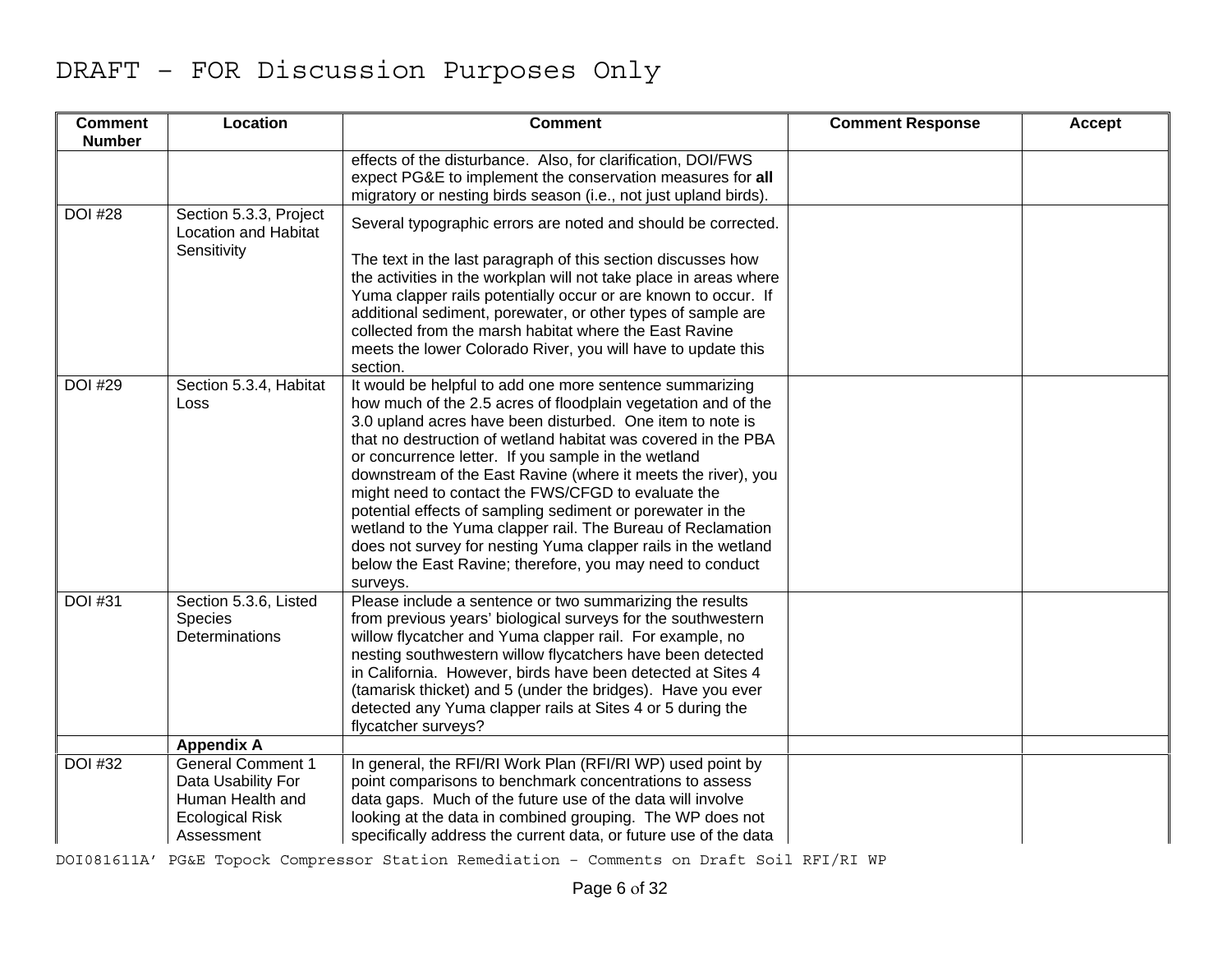| <b>Comment</b><br><b>Number</b> | Location | <b>Comment</b>                                                                                                                                                                                                                                                                                                                                                                                                                                                                                          |                                                                                                                                                                   | <b>Comment Response</b> | <b>Accept</b> |
|---------------------------------|----------|---------------------------------------------------------------------------------------------------------------------------------------------------------------------------------------------------------------------------------------------------------------------------------------------------------------------------------------------------------------------------------------------------------------------------------------------------------------------------------------------------------|-------------------------------------------------------------------------------------------------------------------------------------------------------------------|-------------------------|---------------|
|                                 |          | from a human and ecological risk assessment perspective.                                                                                                                                                                                                                                                                                                                                                                                                                                                |                                                                                                                                                                   |                         |               |
|                                 |          | According to the Risk Assessment Work Plan (RAWP)<br>(Arcadis August 2008), data aggregation for human health<br>(HH) risk assessment will produce two data sets: Bat Cave<br>Wash (SWMU 1 and AOC 1) and all other AOCs (outside the<br>fence) combined. For ecological risk (ECO) assessment, data<br>will be aggregated by AOC. These groupings may pose some<br>analysis dilemmas including:                                                                                                        |                                                                                                                                                                   |                         |               |
|                                 |          | <b>Unbalanced Data Sets.</b> It is likely that when the<br>a)<br>there may be unbalanced data sets that may<br>assessment and the risk assessment (i.e.,<br>comparability may be compromised,<br>representativeness may not be uniform). An<br>unbalanced data set is one where the analytical<br>the aggregation (see below).                                                                                                                                                                          | existing data and Phase 2 data sets are combined,<br>complicate the nature and extent of contamination<br>suites are not uniformly reported across all samples in |                         |               |
|                                 |          | Sample A<br>Sample B                                                                                                                                                                                                                                                                                                                                                                                                                                                                                    | Sample C                                                                                                                                                          |                         |               |
|                                 |          | Title 22 metals<br>Title 22 metals                                                                                                                                                                                                                                                                                                                                                                                                                                                                      |                                                                                                                                                                   |                         |               |
|                                 |          | PAH's                                                                                                                                                                                                                                                                                                                                                                                                                                                                                                   | PAH's                                                                                                                                                             |                         |               |
|                                 |          | PCB's                                                                                                                                                                                                                                                                                                                                                                                                                                                                                                   | PCB's                                                                                                                                                             |                         |               |
|                                 |          | Dioxins/furans<br>Dioxins/furans                                                                                                                                                                                                                                                                                                                                                                                                                                                                        |                                                                                                                                                                   |                         |               |
|                                 |          | Cr VI<br>Cr VI                                                                                                                                                                                                                                                                                                                                                                                                                                                                                          | Cr VI                                                                                                                                                             |                         |               |
|                                 |          | Cr Total<br>Cr Total                                                                                                                                                                                                                                                                                                                                                                                                                                                                                    |                                                                                                                                                                   |                         |               |
|                                 |          | Considering the spatial aggregation over large areas and the<br>intention of combining of data sets (existing data and Phase<br>2) collected under different DQO's, please provide a<br>preliminary approach describing how data comparability and<br>representativeness will be considered in the nature and extent<br>of contamination assessment and the HH and ECO risk<br>assessment (e.g., how will spatial relationship integration,<br>Chemical Of Potential Concern [COPC] identification, and |                                                                                                                                                                   |                         |               |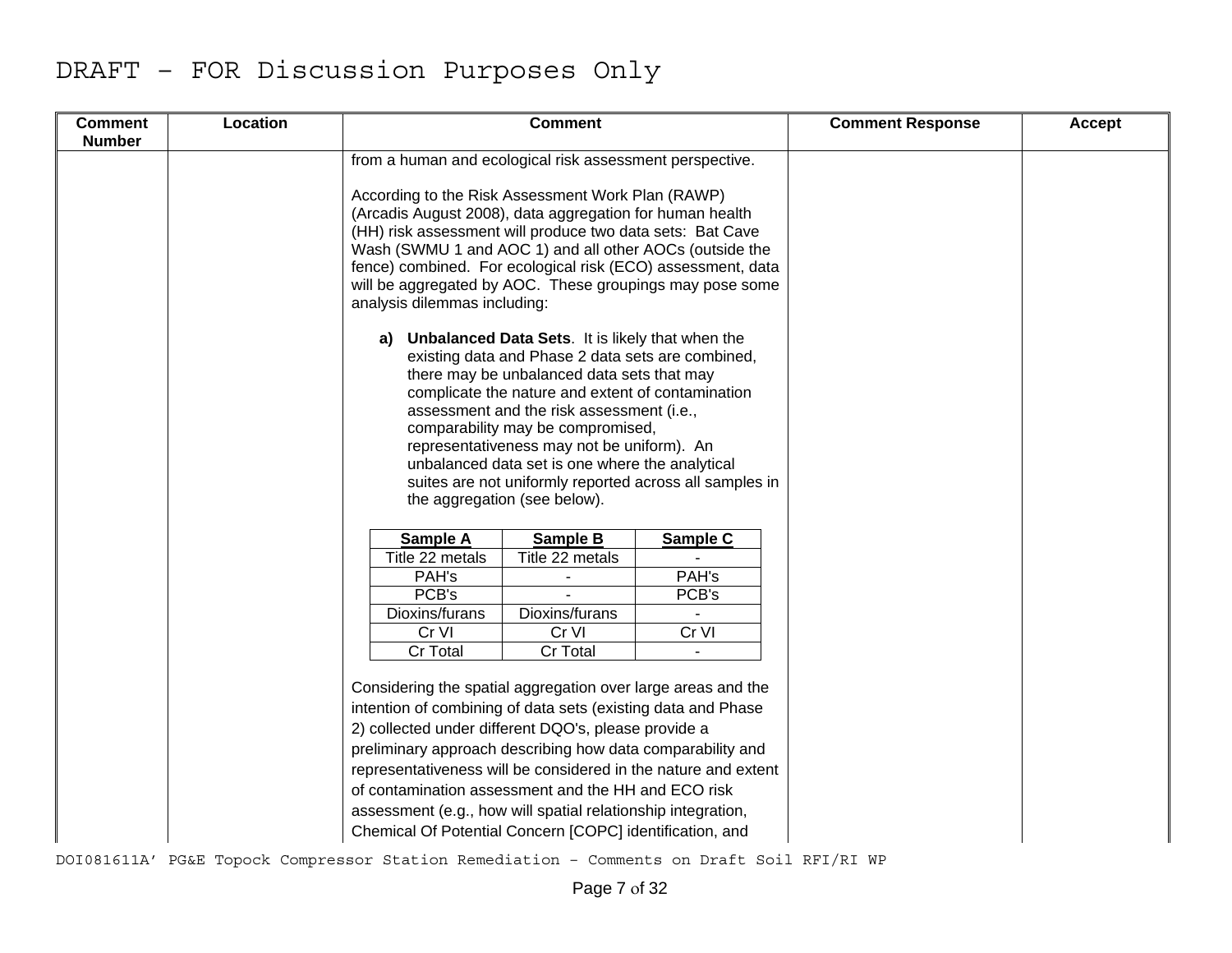| <b>Comment</b> | Location | <b>Comment</b>                                                                                                                                                                                                                                                                                                                                                                                                                                                                                                                                                                                                                                                                                                                                                                  | <b>Comment Response</b> | Accept |
|----------------|----------|---------------------------------------------------------------------------------------------------------------------------------------------------------------------------------------------------------------------------------------------------------------------------------------------------------------------------------------------------------------------------------------------------------------------------------------------------------------------------------------------------------------------------------------------------------------------------------------------------------------------------------------------------------------------------------------------------------------------------------------------------------------------------------|-------------------------|--------|
| <b>Number</b>  |          | Exposure Point Concentration [EPC] calculation be affected<br>and the influences addressed). This discussion should<br>incorporate appropriate elements from the RAWP as well as<br>suitable regulatory guidance (e.g., EPA's Data Quality<br>Assessment: A Reviewer's Guide, Data Quality Indicators<br>/Assessment Guidance) as well as data quality indicator<br>discussed in Appendix H dealing with representativeness and<br>comparability.                                                                                                                                                                                                                                                                                                                               |                         |        |
|                |          | b) Identification of Hot Spots. According to the RAWP<br>(Arcadis 2008), small exposure areas may be<br>identified for evaluation (i.e., hot spots or clusters).<br>The RAWP indicates that hot spots will be identified<br>by evaluating the site data for outliers. There are<br>references to hot spot identification in the RFI/RI WP<br>using qualitative and quantitative outlier techniques,<br>(e.g., the March 2010 Revised, Data Quality<br>Objectives Steps 1 through 5 - Part A Soil<br>Investigation Tech Memo). The RFI/RI WP should<br>present an up to date approach to how Hot Spots will<br>be identified for risk assessment and source<br>identification, and how the Phase 1 data, in<br>conjunction with the existing data, will support the<br>approach. |                         |        |
|                |          | Data Usability Matrix Table A-1, Data Usability<br>C)<br>Matrix for Soil Risk Assessment (see RCRA Facility<br>Investigation/Remedial Investigation Soil Investigation<br>Work Plan, Part A, Data Quality Objectives Steps 1<br>through 5 Technical Memorandum (March 2010)) has<br>not been updated to reflect the proposed Phase 2<br>sampling plans. This table was originally developed<br>as a tool to permit risk assessors and other data<br>users to gauge data adequacy, representativeness,<br>completeness, and comparability as the soil sampling<br>planning evolved. Please update with the proposed<br>Phase 2 data and interpret the matrix in light of risk                                                                                                    |                         |        |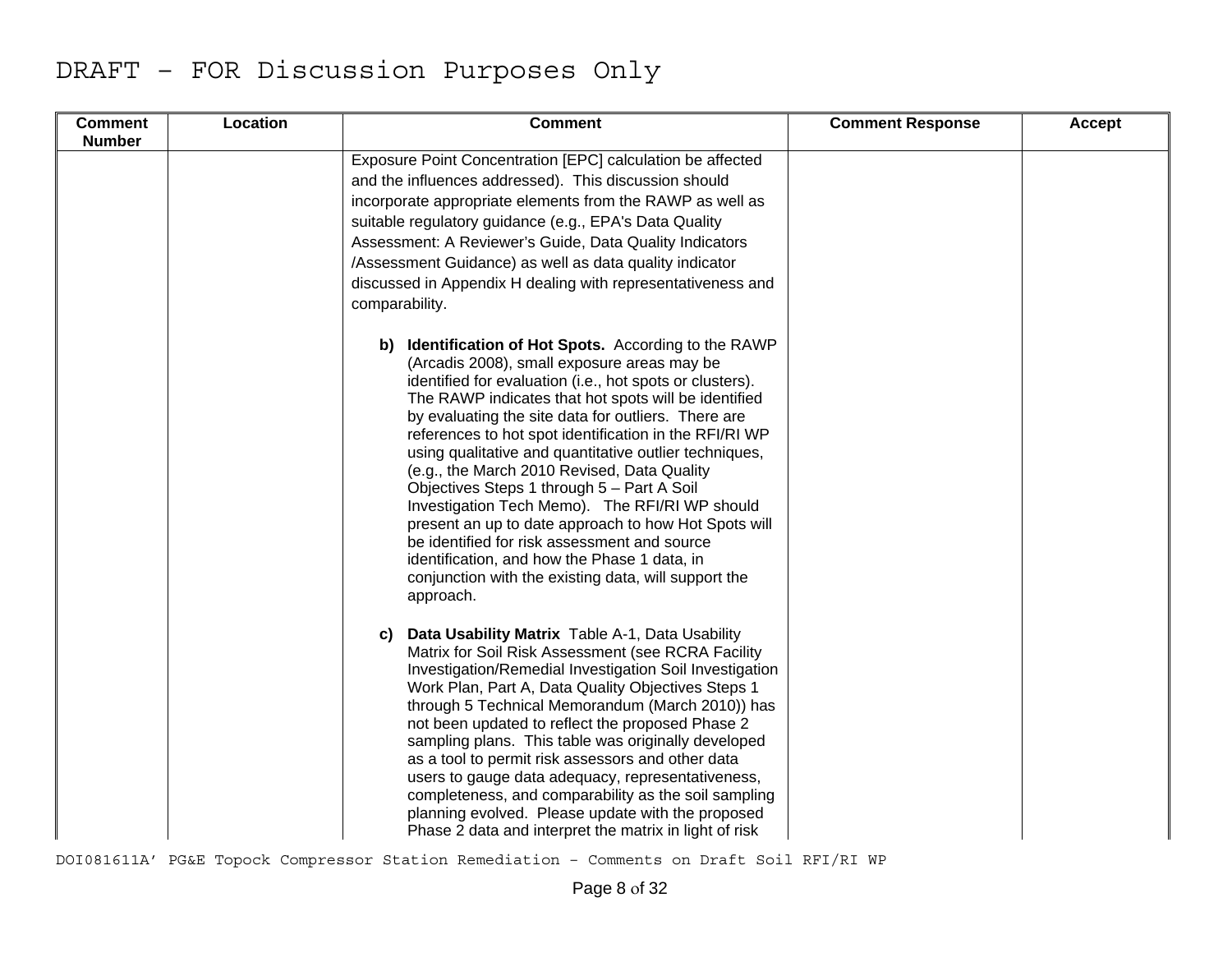| <b>Comment</b> | Location | <b>Comment</b>                                                                                                                                                                                                                                                                                                                                                                                                                                                                                                                                                                                                                                                                                                                                                                                                                                                                                                                                                                                  | <b>Comment Response</b> | Accept |
|----------------|----------|-------------------------------------------------------------------------------------------------------------------------------------------------------------------------------------------------------------------------------------------------------------------------------------------------------------------------------------------------------------------------------------------------------------------------------------------------------------------------------------------------------------------------------------------------------------------------------------------------------------------------------------------------------------------------------------------------------------------------------------------------------------------------------------------------------------------------------------------------------------------------------------------------------------------------------------------------------------------------------------------------|-------------------------|--------|
| <b>Number</b>  |          |                                                                                                                                                                                                                                                                                                                                                                                                                                                                                                                                                                                                                                                                                                                                                                                                                                                                                                                                                                                                 |                         |        |
|                |          | assessment needs. This activity could shed light on<br>the unbalanced data sets comment and others in this<br>general comment.                                                                                                                                                                                                                                                                                                                                                                                                                                                                                                                                                                                                                                                                                                                                                                                                                                                                  |                         |        |
|                |          | <b>Spatial Averaging Data and Interpretation.</b><br>d).<br>According to the RAWP (Arcadis, 2008), much of the<br>soil data will be averaged over relatively large areas<br>for exposure assessment and EPC computation. In<br>simple numeric averaging the spatial relationships<br>can be lost. Additionally, when averaging data over<br>large areas, hot spots and clusters can be blended<br>with other areas less impacted (and vice versa).<br>Previously PG&E had mentioned using spatial<br>statistics (e.g., kriging), Thiesson polygons, or other<br>methods to evaluate data over large areas. There is<br>no reference to these spatial evaluation techniques<br>(or others foreseen) in the RFI/RI WP. Please<br>provide a discussion of how spatial relationships will<br>be evaluated, the type methods that will be used in<br>the data evaluation phase, and how the data specified<br>in the RFI/RI WP, in conjunction with the existing data<br>will support these methods. |                         |        |
|                |          | Data Sufficient to Calculate EPCs. Section 4.2 of<br>e)<br>Appendix A assumes that the existing nature and<br>extent of contamination evaluation is adequately<br>representative as a basis for the ensuing evaluation<br>of sufficiency to estimate representative EPCs and<br>that this assumption will be verified after the Phase 2<br>data have been collected. This seems like circular<br>logic. Please discuss plans for computing<br>representative EPCs in the event that Phase 2 data is<br>not determined to be adequately representative of the<br>nature and extent of contamination.                                                                                                                                                                                                                                                                                                                                                                                             |                         |        |
|                |          | Section 4.2 also discusses how PROUCL sample size<br>guidance and an evaluation of maximum concentration data                                                                                                                                                                                                                                                                                                                                                                                                                                                                                                                                                                                                                                                                                                                                                                                                                                                                                   |                         |        |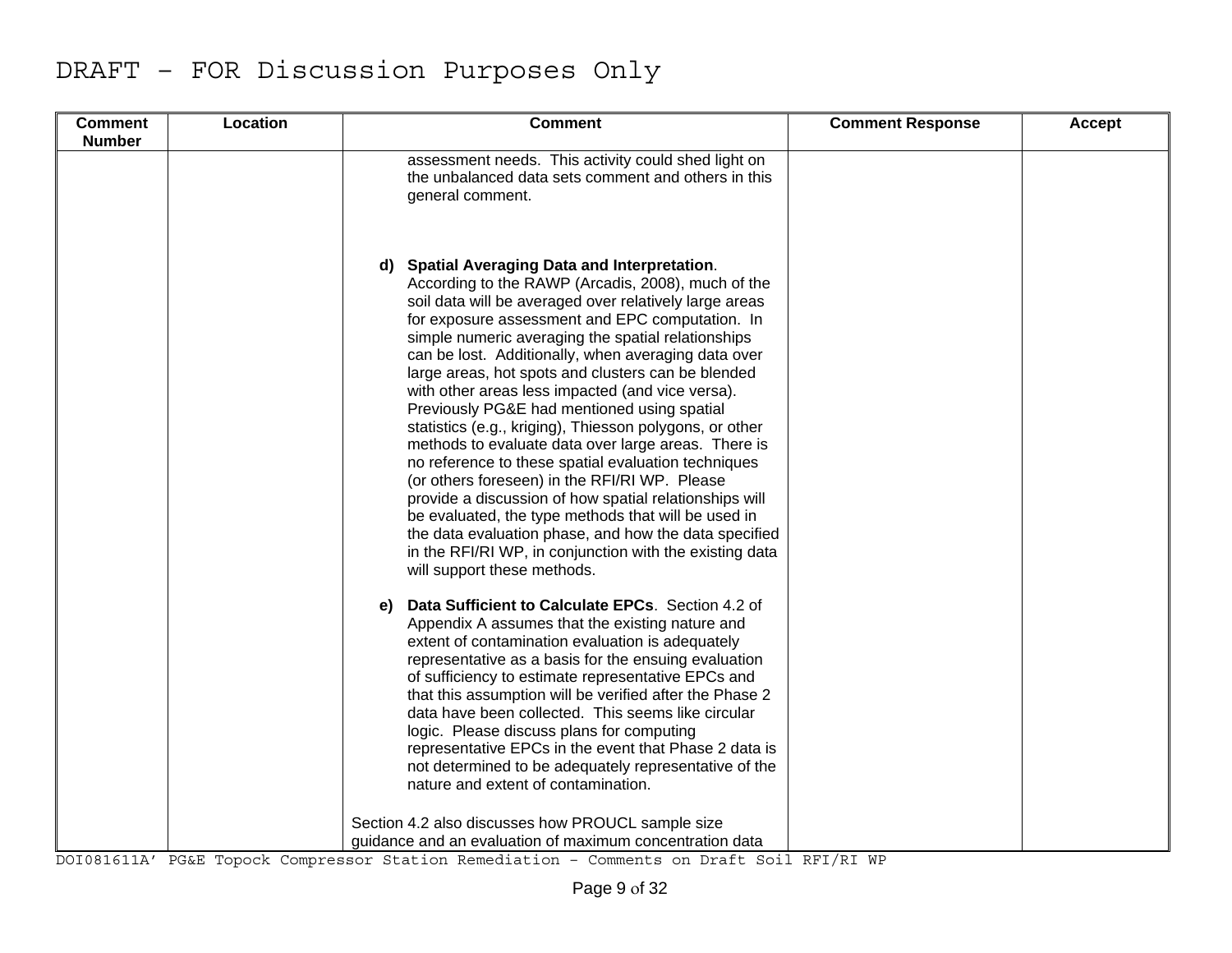| <b>Comment</b><br><b>Number</b> | Location                                                                                                                                | <b>Comment</b>                                                                                                                                                                                                                                                                                                                                                                                                                                                                                                                                                                                                         | <b>Comment Response</b> | Accept |
|---------------------------------|-----------------------------------------------------------------------------------------------------------------------------------------|------------------------------------------------------------------------------------------------------------------------------------------------------------------------------------------------------------------------------------------------------------------------------------------------------------------------------------------------------------------------------------------------------------------------------------------------------------------------------------------------------------------------------------------------------------------------------------------------------------------------|-------------------------|--------|
|                                 |                                                                                                                                         | was used to evaluate Data Gap 2. DOI does not agree with<br>the conclusion at the bottom of page 4-2 that the soil and<br>sediment data are adequate to support calculation of<br>representative EPCs for HH and/or ECO risk assessment.<br>There has been no assessment of the level of uncertainty that<br>will be acceptable in the calculated EPCs. Please discuss<br>how the conclusion is justified in light of circular logic noted<br>above and the fact that acceptable bounds on the level of<br>uncertainty in the EPCs have not been established.<br>Considering the items above (e.g., spatial averaging, |                         |        |
|                                 |                                                                                                                                         | aggregation over large areas, hot spots, unbalanced data<br>sets, un defined uncertainty limits), it unlikely that<br>representative EPC's can be computed without extensive<br>reliance on the use of maximum concentrations. Reliance on<br>the use of maximums then goes back to adequacy of the<br>nature and extent of contamination and the circular logic.                                                                                                                                                                                                                                                      |                         |        |
|                                 |                                                                                                                                         | Looking ahead to data quality assessment, data adequacy<br>and its' use for risk assessment, please provide preliminary<br>discussion of the assessment using data quality indicators,<br>integration of individual AOC conceptual site models, and<br>handling of identification and assessment of uncertainties will<br>be handled and how underlying assumptions such as<br>unbiased samples will be addressed in computing EPCs.                                                                                                                                                                                   |                         |        |
| <b>DOI</b> #33                  | Section 1.3<br>Purpose of Soil Part A<br>Phase 1 Data Gaps<br><b>Evaluation Report</b><br>second paragraph<br>last sentence<br>Page 1-4 | A sentence or footnote needs to be added discussing the<br>renumbering of the sample locations in comparison to<br>previous versions and providing reference to the crosswalk<br>table (provided to agencies) that should be included in the<br>document.                                                                                                                                                                                                                                                                                                                                                              |                         |        |
| <b>DOI</b> #34                  | Section 4.2, page 4-2                                                                                                                   | As indicated in our August 4, 2010 comment on the Draft Soil<br>Investigation Part A Phase I Data Summary Report, EPC<br>Estimation must be kept in the context of the limitations of the<br>current representativeness of nature and extent. As<br>indicated, the purpose of assessing Decision 2 is to determine                                                                                                                                                                                                                                                                                                     |                         |        |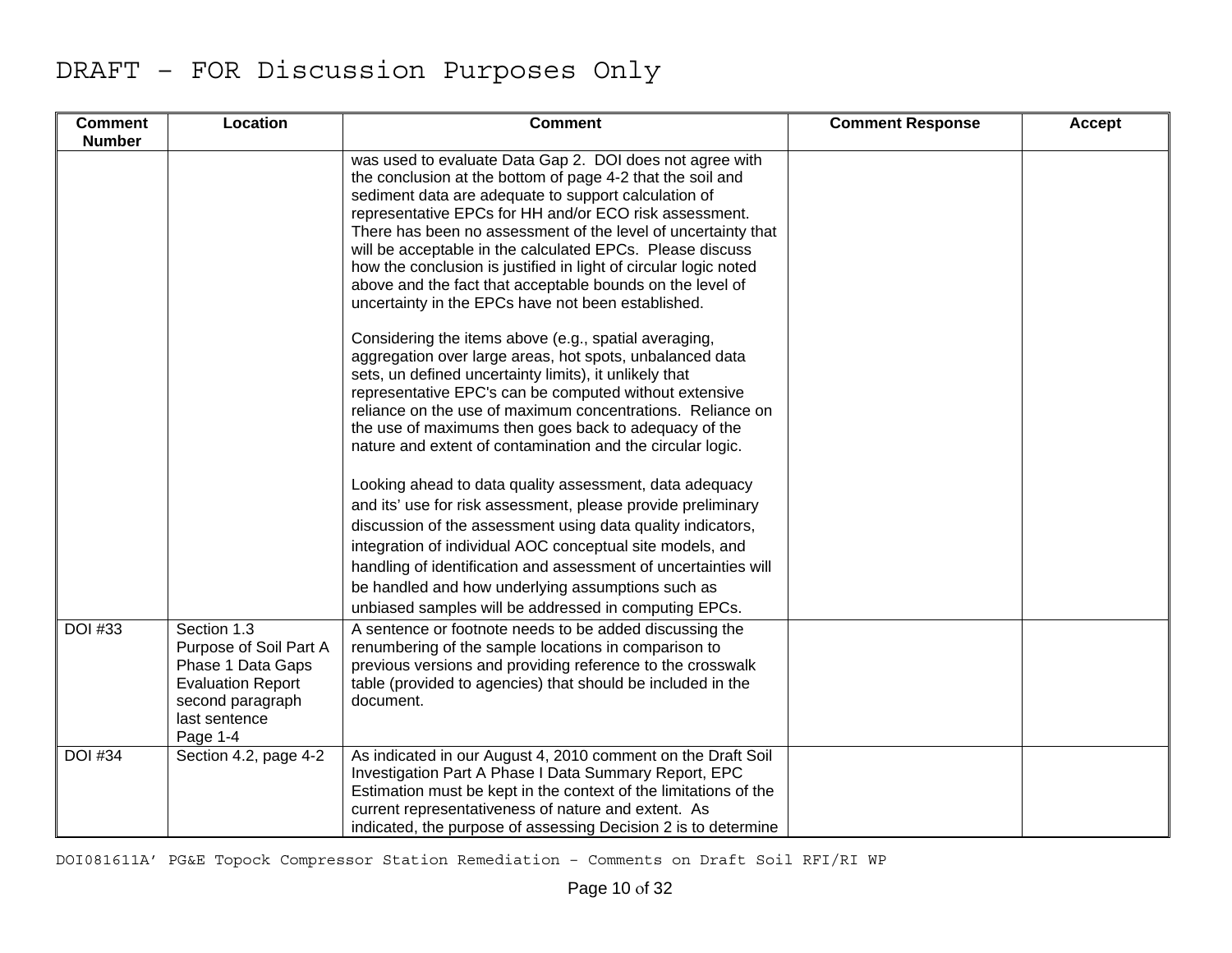| <b>Comment</b><br><b>Number</b> | Location | <b>Comment</b>                                                                                                                                                                                                                                                                                                                                                                                                                                                                                                                                                                                           | <b>Comment Response</b> | Accept |
|---------------------------------|----------|----------------------------------------------------------------------------------------------------------------------------------------------------------------------------------------------------------------------------------------------------------------------------------------------------------------------------------------------------------------------------------------------------------------------------------------------------------------------------------------------------------------------------------------------------------------------------------------------------------|-------------------------|--------|
|                                 |          | whether additional data collection is necessary beyond that<br>necessary to resolve Decision 1.                                                                                                                                                                                                                                                                                                                                                                                                                                                                                                          |                         |        |
|                                 |          | This section describes a process used to determine data<br>adequacy for computing risk assessment exposure point<br>concentrations (EPCs) based on detection frequency and<br>minimum parameters for ProUCL computations. The section<br>also discussed the use of maximum concentrations. The<br>discussion is brief and does not convey all the rationale that<br>apparently goes into determining sufficiency to estimate<br>representative EPCs. For example, review of the process for<br>AOC 1 reveals several process points that do not seem to<br>correlate with the discussion in Section 4.2. |                         |        |
|                                 |          | Table C2-14 (North of Railroad) is completed only for arsenic.<br>Does this mean that no other constituent were detected above<br>screening values in this reach? Figure C2-13 shows<br>detections of lead in this reach exceeding background.<br>Please clarify.                                                                                                                                                                                                                                                                                                                                        |                         |        |
|                                 |          | Table C2-14 (and companion figures) indicates a<br>comparatively small sample size for this reach (actually only 6<br>locations). Is Decision 1 for this reach satisfactory?<br>Additionally, it seems that this small a data set may not be<br>sufficient for computing EPC's without a high variance<br>suggesting significant uncertainty in the EPC. Was<br>uncertainty due to sample size and spatial coverage<br>considered in the assessment?                                                                                                                                                     |                         |        |
|                                 |          | These examples illustrate how the brief discussion in Section<br>4.2 does not convey all that apparently occurs in the Decision<br>2 actual data gap analysis. Please consider our August 4,<br>2010 comments and provide additional description (in Section<br>4.2) of the thinking process on how Decision 2 was actually<br>accomplished. Please then revisit portions of Appendix A and<br>consider whether the results address the additional<br>description in Section 4.2).                                                                                                                       |                         |        |
|                                 |          | Please see also General Comment 1 on Data Usability for                                                                                                                                                                                                                                                                                                                                                                                                                                                                                                                                                  |                         |        |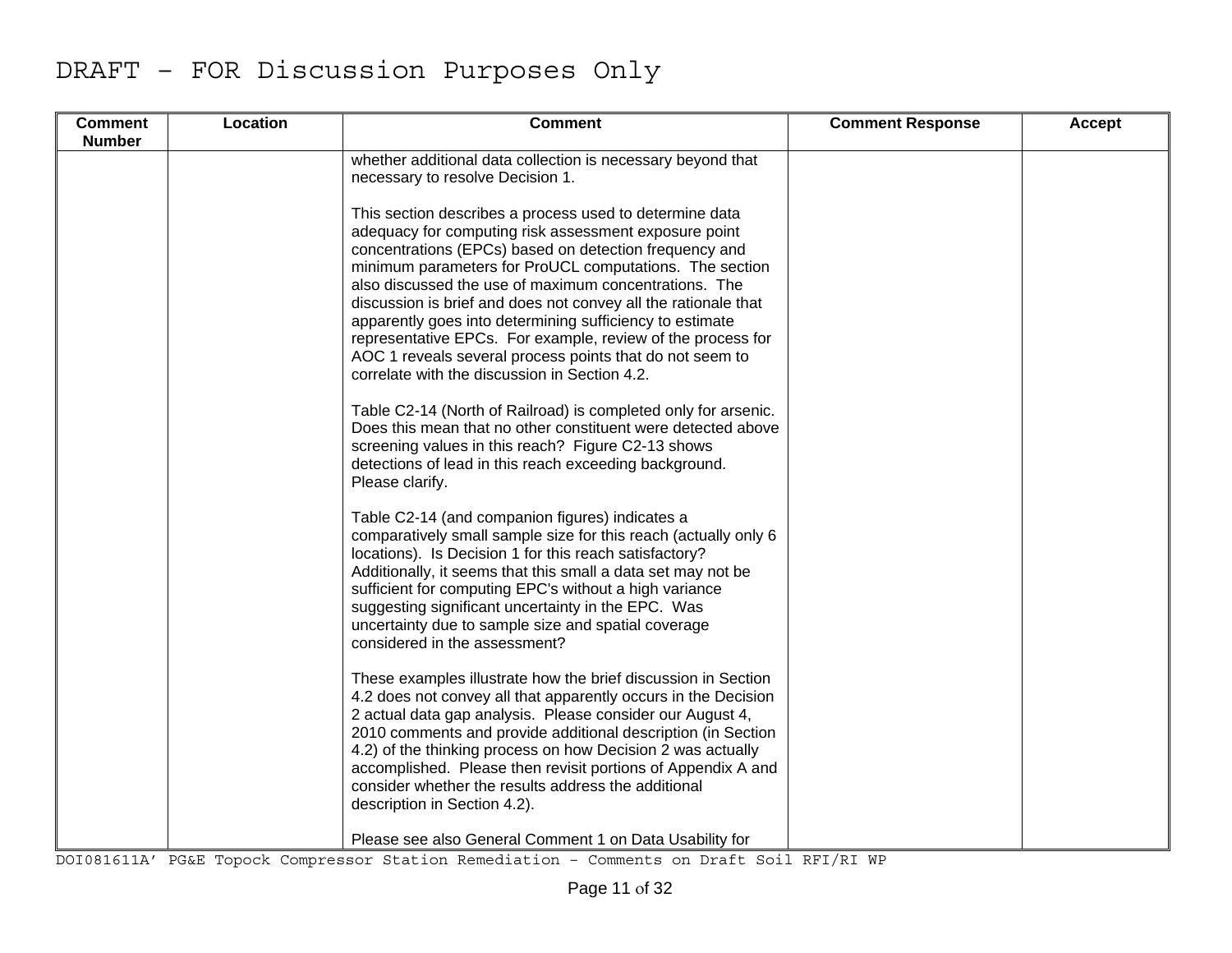| <b>Comment</b><br><b>Number</b> | Location                                                                                               | <b>Comment</b>                                                                                                                                                                                                                                                                                                                                                                                                                                                                                                                                                                                                                                                                                                                                                                                                                                                                                                                                                                                                                                                                                                                                                                                                                                                                                                                                                                                                                                                | <b>Comment Response</b> | Accept |
|---------------------------------|--------------------------------------------------------------------------------------------------------|---------------------------------------------------------------------------------------------------------------------------------------------------------------------------------------------------------------------------------------------------------------------------------------------------------------------------------------------------------------------------------------------------------------------------------------------------------------------------------------------------------------------------------------------------------------------------------------------------------------------------------------------------------------------------------------------------------------------------------------------------------------------------------------------------------------------------------------------------------------------------------------------------------------------------------------------------------------------------------------------------------------------------------------------------------------------------------------------------------------------------------------------------------------------------------------------------------------------------------------------------------------------------------------------------------------------------------------------------------------------------------------------------------------------------------------------------------------|-------------------------|--------|
|                                 |                                                                                                        | Risk Assessment. Overall, DOI does not believe that the<br>rationale presented in Section 4.2, as presented, permits<br>PG&E to conclude that data is sufficient to estimate<br>representative EPC, in many cases.                                                                                                                                                                                                                                                                                                                                                                                                                                                                                                                                                                                                                                                                                                                                                                                                                                                                                                                                                                                                                                                                                                                                                                                                                                            |                         |        |
| <b>DOI #35</b>                  | Section 5, Decision<br>Rule 3, Threat to<br>Groundwater from<br><b>Residual Soil</b><br>Concentrations | This Section describes a three step procedure:<br>Step 1 is a Background Comparison.<br>Step 2 Soil screening levels for groundwater SSLs discussed<br>in the second bullet page 5-2 are not presented in this section<br>and are not displayed in the individual AOC/SWMU<br>assessment table. The Calculation of Screening Levels or<br>Protection of Groundwater at the PG&E Compressor Station<br>(CH2MHILL August 2008) document cited in this section<br>presents a leaching calculation approach with information for<br>five metals only (Cr VI, Cr-III, Cu-II, Ni-II, and Zn-II).<br>Step 3 Soil screening levels that appear in the individual<br>SWMU/ AOC screening tabled (e.g., C2-17 for AOC 1) are not<br>documented but are apparently derived as discussed in<br>Section C.4 using the Hydrus1-D model. However, the<br>analysis using Step 3 (Hydrus 1-D) screening values is not<br>clear or is inconsistent with the description in Section C.4.<br>Examples include:<br>SMWU 1 eliminates Cr VI as a source of<br>contamination to groundwater. Many values in Table<br>C1-12 exceed the 0.22 of mg/kg SSL and the default<br>BGV of 0.83 mg/kg. Note since the location specific<br>SSL derived using Hydrus 1D is less than the BGV,<br>shouldn't any concentration above the BGV indicate<br>potential for leaching to groundwater? See Table C1-<br>12 SWMU 1-8 for example.<br>AOC 1 eliminates Cr VI as a source of contamination |                         |        |
|                                 |                                                                                                        | to groundwater. Again, soils values in Table C2-17<br>exceed the 0.36 mg/kg SSL and the default to BGV<br>0.83 mg/kg value.                                                                                                                                                                                                                                                                                                                                                                                                                                                                                                                                                                                                                                                                                                                                                                                                                                                                                                                                                                                                                                                                                                                                                                                                                                                                                                                                   |                         |        |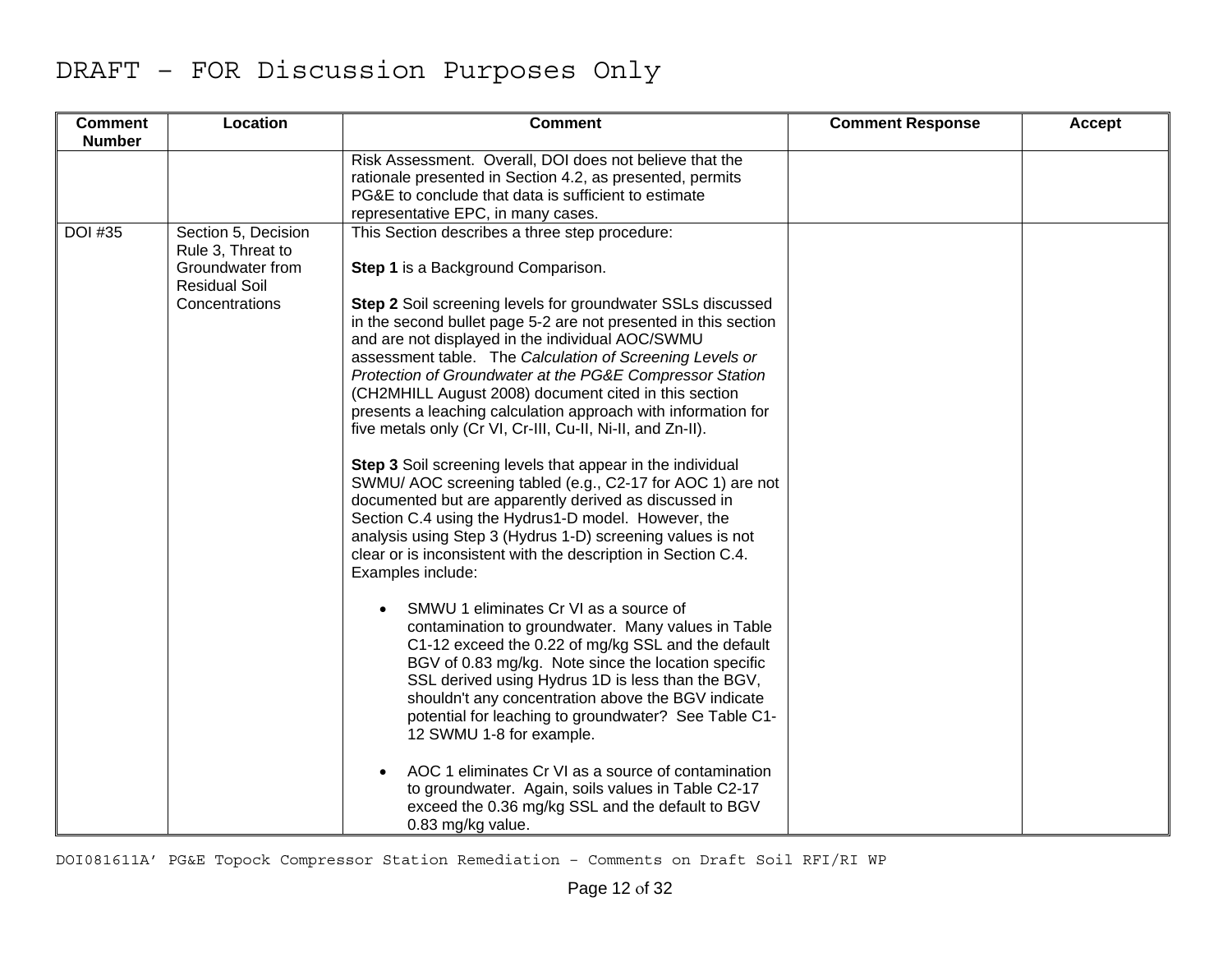| <b>Comment</b><br><b>Number</b> | Location                                                                                               | <b>Comment</b>                                                                                                                                                                                                                                                                                                                                                                                                                                                                                                                                                                                                                                                                                                     | <b>Comment Response</b> | <b>Accept</b> |
|---------------------------------|--------------------------------------------------------------------------------------------------------|--------------------------------------------------------------------------------------------------------------------------------------------------------------------------------------------------------------------------------------------------------------------------------------------------------------------------------------------------------------------------------------------------------------------------------------------------------------------------------------------------------------------------------------------------------------------------------------------------------------------------------------------------------------------------------------------------------------------|-------------------------|---------------|
|                                 |                                                                                                        | Similar inconsistencies occur in AOC 9 (Molybdenum), AOC<br>10C (chromium), and AOC 11a (Molybdenum), and possibly<br>other Appendix A locations.                                                                                                                                                                                                                                                                                                                                                                                                                                                                                                                                                                  |                         |               |
|                                 |                                                                                                        | Please provide additional discussion and description of how<br>the 3 Step process was performed.                                                                                                                                                                                                                                                                                                                                                                                                                                                                                                                                                                                                                   |                         |               |
|                                 |                                                                                                        | Notwithstanding the additional discussion and description.<br>DOI disagrees that conclusions such as those drawn in Table<br>C1-11 that Step 3 can eliminate the potential for leaching to<br>groundwater can be reached at this stage. As indicated in<br>our August 4, 2010 comment on the Draft Soil Investigation<br>Part A Phase I Data Summary Report, SSL comparisons and<br>modeling cannot be used at the Data Gap evaluation stage to<br>conclude that no threat to groundwater exists, because<br>uncertainties remain regarding the magnitude and extent of<br>contamination.                                                                                                                          |                         |               |
|                                 |                                                                                                        | The data gap evaluation is intended to assess whether<br>additional data are necessary to evaluate soil impacts to<br>groundwater, not to reach conclusions that cannot be<br>determined at this time. Please correct all tables citing no<br>impact to groundwater conclusions and the attendant text(s)<br>(e.g., last sentence on page C1-13).                                                                                                                                                                                                                                                                                                                                                                  |                         |               |
| <b>DOI</b> #36                  | Section 5, Decision<br>Rule 3, Threat to<br>Groundwater from<br><b>Residual Soil</b><br>Concentrations | As has been discussed with PG&E previously, DOI does not<br>concur with statements in the work plan (e.g., Section 4.0 of<br>Appendix C-1) that draw conclusions about the absence of a<br>potential threat to groundwater for any site. In this work plan,<br>DOI accepts the use of the tiered screening model approach<br>only as a tool in assessing data gaps to resolve the threat to<br>groundwater decision. It is not appropriate at this stage of the<br>RI to draw conclusions about whether any site has the<br>potential to affect groundwater. All such conclusions must be<br>deferred pending the completion of the RI. Please remove all<br>such statements from the work plan and all appendices |                         |               |
| <b>DOI #37</b>                  | Section 5.2<br>Waste<br>Characterization                                                               | The TCRA was implemented to remove all debris and<br>powder. Please explain if any debris and white powder<br>remain.                                                                                                                                                                                                                                                                                                                                                                                                                                                                                                                                                                                              |                         |               |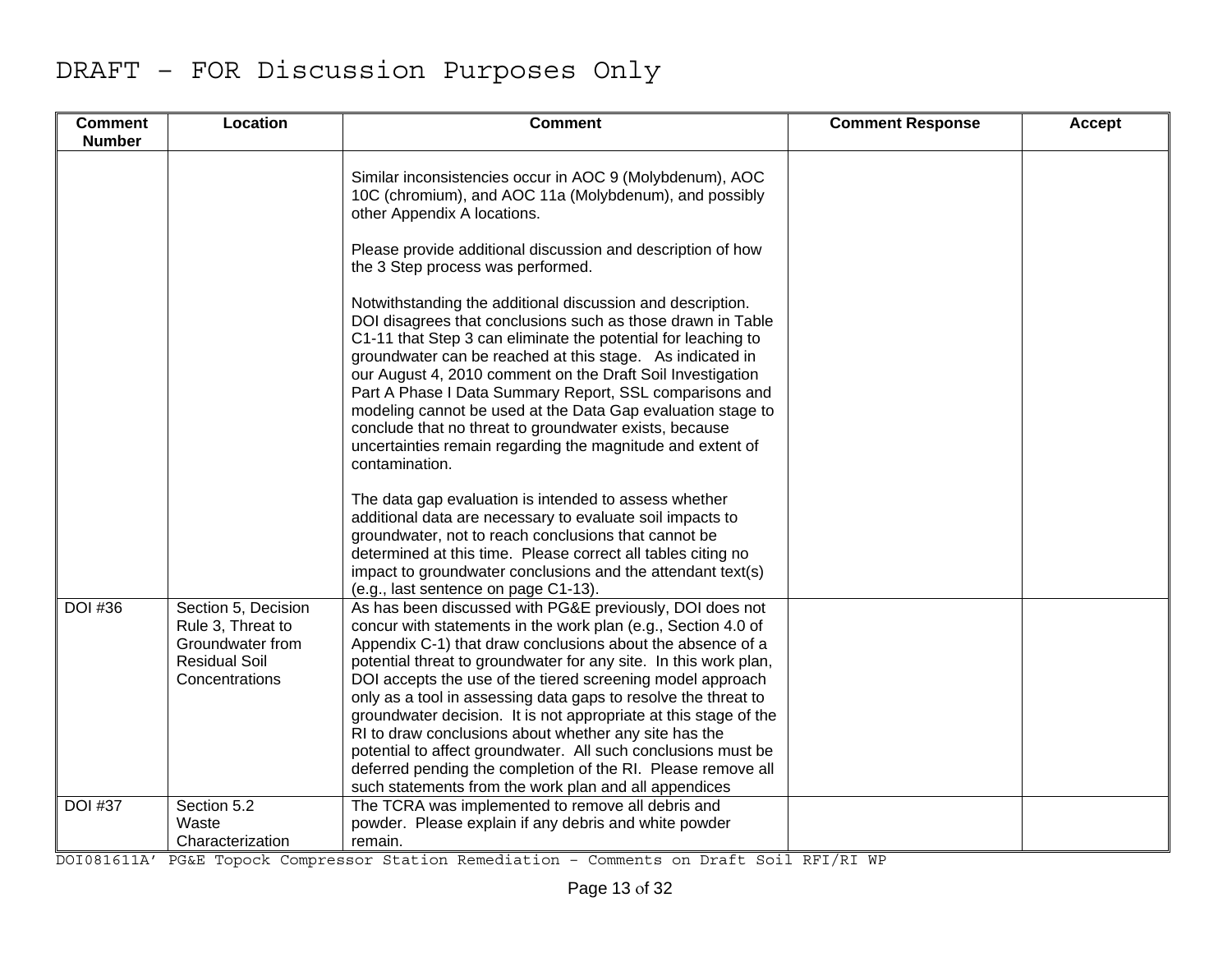| <b>Comment</b><br><b>Number</b> | Location                                                                 | <b>Comment</b>                                                                                                                                                                                                                                                                                                                                                                                                                                                                                                                                                                                                                                                                                                                                                                                                                                                                                                                                                                                     | <b>Comment Response</b> | Accept |
|---------------------------------|--------------------------------------------------------------------------|----------------------------------------------------------------------------------------------------------------------------------------------------------------------------------------------------------------------------------------------------------------------------------------------------------------------------------------------------------------------------------------------------------------------------------------------------------------------------------------------------------------------------------------------------------------------------------------------------------------------------------------------------------------------------------------------------------------------------------------------------------------------------------------------------------------------------------------------------------------------------------------------------------------------------------------------------------------------------------------------------|-------------------------|--------|
|                                 | Parameters<br>first paragraph<br>third sentence<br>Page C10-14           |                                                                                                                                                                                                                                                                                                                                                                                                                                                                                                                                                                                                                                                                                                                                                                                                                                                                                                                                                                                                    |                         |        |
| <b>DOI #38</b>                  | Section 8.0<br>Data Gaps Evaluation<br>Summary<br>Decision 2<br>Page 8-1 | Although the data gap analysis did not identify specific<br>additional sampling needs for this purpose, new data<br>collected to address data gaps for nature and extent may<br>need to be incorporated in the calculation of EPCs.                                                                                                                                                                                                                                                                                                                                                                                                                                                                                                                                                                                                                                                                                                                                                                |                         |        |
| <b>DOI #39</b>                  | Section 8.0<br>Data Gaps Evaluation<br>Summary<br>Decision 3<br>Page 8-1 | A sentence similar to this one may be appropriate for Decision<br>2.                                                                                                                                                                                                                                                                                                                                                                                                                                                                                                                                                                                                                                                                                                                                                                                                                                                                                                                               |                         |        |
| <b>DOI #40</b>                  | Section 8.0, Table 8-1<br>AOC <sub>4</sub><br>Page 8-2                   | The crosswalk table specifies 18 LOCATIONS to be sampled.<br>The total number of samples is much greater.                                                                                                                                                                                                                                                                                                                                                                                                                                                                                                                                                                                                                                                                                                                                                                                                                                                                                          |                         |        |
| <b>DOI #41</b>                  | Section 8.0<br>Table 8-1<br><b>AOC 10</b><br>Page 8-2                    | The table revised by DOI/DTSC specifies 14 locations plus<br>debris areas for AOC 10.                                                                                                                                                                                                                                                                                                                                                                                                                                                                                                                                                                                                                                                                                                                                                                                                                                                                                                              |                         |        |
| <b>DOI #42</b>                  | Section 8.0<br>Table 8-1<br>AOC 14<br>Page 8-2                           | The MW-24 Bench is an area containing observed burn-like<br>material exposed by erosion, surface debris, and identified<br>and potentially unidentified buried debris of unknown origin<br>and content. Given the presence of hazardous constituents in<br>burn material and debris identified elsewhere at the TCS site<br>(e.g., AOC 4), comprehensive assessment of this area is<br>appropriate. DOI concurs with the recommended sampling<br>and analysis of the exposed burn-like material, and requires<br>analysis for the full suite of potential site-related<br>contaminants, including dioxins-furans. Further assessment of<br>the nature and extent of this material would be warranted if<br>hazardous constituents are identified in the samples. DOI<br>also concurs with the recommendation to perform XRF<br>screening of the ground surface to assess whether surface<br>contamination is present that would warrant further<br>characterization through sampling and analysis. |                         |        |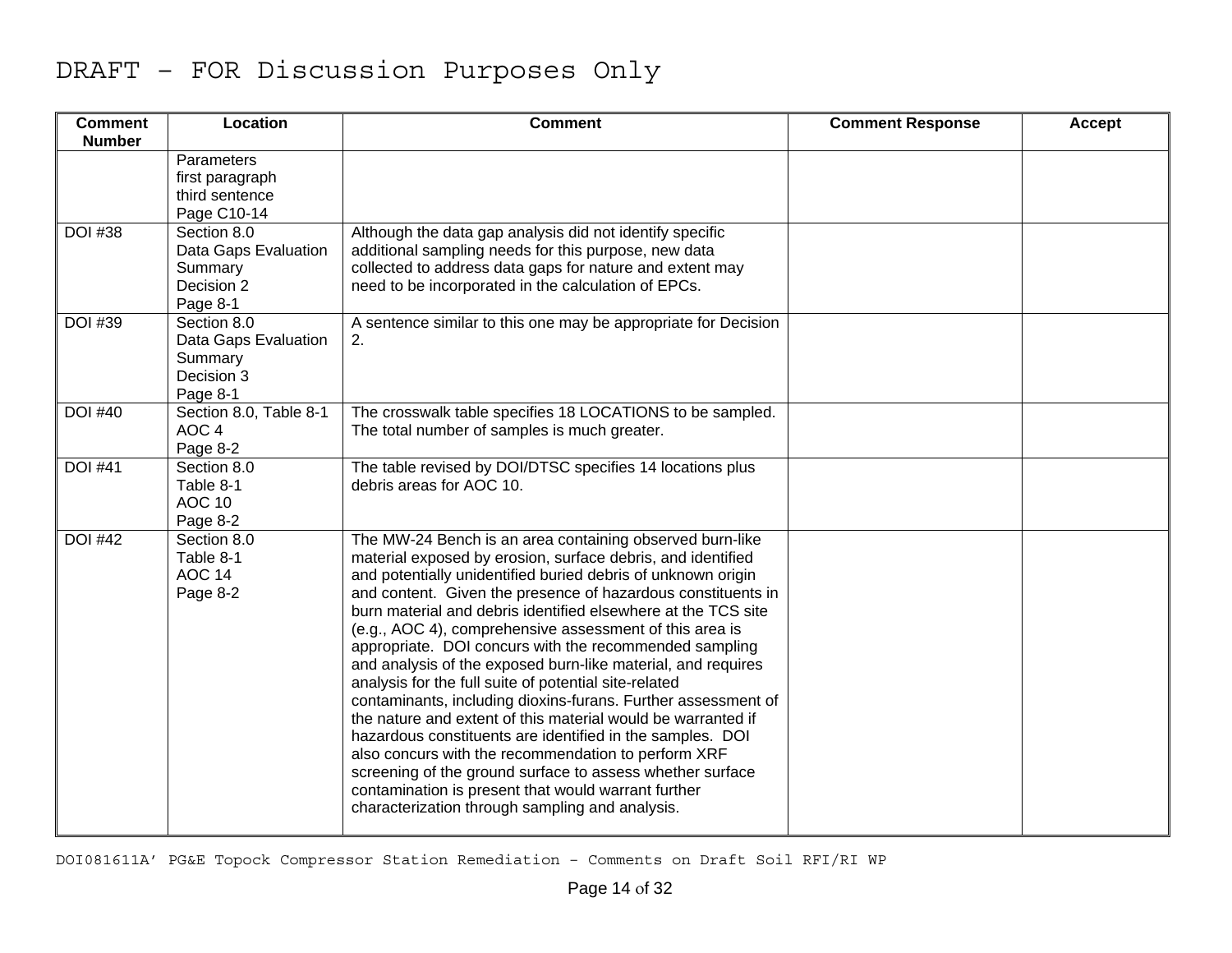| <b>Comment</b><br><b>Number</b> | Location                                                                                                                                                                                                   | <b>Comment</b>                                                                                                                                                                                                                                                                                                                                                                                                                                                                                                                                                                                                                                                                                                                                                                                                                                                                     | <b>Comment Response</b> | Accept |
|---------------------------------|------------------------------------------------------------------------------------------------------------------------------------------------------------------------------------------------------------|------------------------------------------------------------------------------------------------------------------------------------------------------------------------------------------------------------------------------------------------------------------------------------------------------------------------------------------------------------------------------------------------------------------------------------------------------------------------------------------------------------------------------------------------------------------------------------------------------------------------------------------------------------------------------------------------------------------------------------------------------------------------------------------------------------------------------------------------------------------------------------|-------------------------|--------|
|                                 |                                                                                                                                                                                                            | With respect to buried debris, DOI concurs with the proposal<br>to conduct surface geophysical surveying across the AOC to<br>identify potential buried debris locations. However, DOI does<br>not believe borehole sampling is an effective method for<br>characterizing the nature of buried debris and conclusively<br>determining whether or not hazardous substances are present<br>at levels of concern. Visual inspection of the debris through<br>potholing or excavation provides the most direct and reliable<br>method for characterizing the nature of the buried debris and<br>selecting samples for the assessment of the presence of<br>hazardous constituents. DOI is also aware of the proximity of<br>this area to important cultural resources. DOI requests further<br>discussion of this topic with PG&E, DTSC and stakeholders at<br>the August TWG meeting. |                         |        |
| <b>DOI #43</b>                  | Attachment 1, DOI<br>Direction Letter.<br><b>Topock Soil</b><br><b>Investigation Part A</b><br>Phase 1 Data Gap<br>Evaluation - Proposed<br>Sample Locations and<br>Individual SWMU/AOC<br>Specifications. | There are deviations between the sample<br>Description/Rationale, Analytes, and Rationale/Comments<br>called out in the February 25, 2011 Directive (Attachment A in<br>Appendix A) and the analogous information found in the<br>individual AOC/SWMU Tables. Some of the deviations are<br>significant. In cases where the analytical suites in the<br>AOC/SWMU Proposed Sample Location Tables deviate from<br>the February 25, 2011 Directive, the conflicting specifications<br>are carried over to Appendix F (Summary of Proposed<br>Sampling Program)                                                                                                                                                                                                                                                                                                                       |                         |        |
| <b>DOI #44</b>                  | Table 3-1                                                                                                                                                                                                  | Comments related to Table 3-1<br>a) Table 3-1 and the document, in general, sites<br>Chromium VI soil screening values that are not<br>current with EPA's toxicity model. The current RSL<br>residential (RRSL) for Chromium VI is 0.29 mg/kg (vs.<br>230 mg/kg used in Table 3-1 [i.e., the former RRSL]<br>and the CHHSL [17 mg/kg]). According to the various<br>tables throughout, the background value (BGV) [0.83<br>mg/kg] was usually used in the screening rationale<br>and the lower RRSL should not affect the human<br>health risk screening results. Nonetheless the RRSL's<br>(Residential and Commercial) cited the in various                                                                                                                                                                                                                                      |                         |        |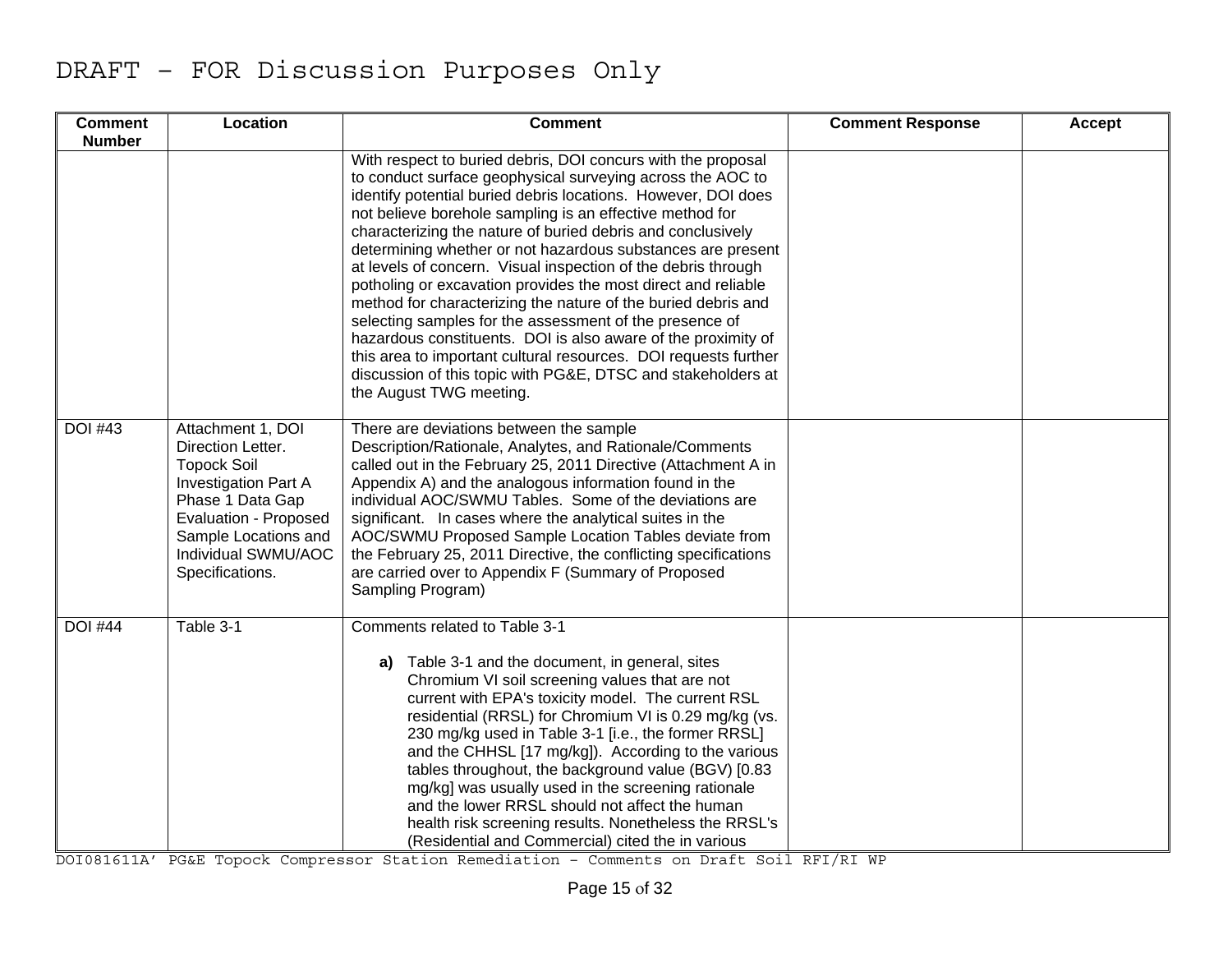| <b>Comment</b><br><b>Number</b> | Location                                                    | <b>Comment</b>                                                                                                                                                                                                                                                                                                                                                                                                                                                    | <b>Comment Response</b> | Accept |
|---------------------------------|-------------------------------------------------------------|-------------------------------------------------------------------------------------------------------------------------------------------------------------------------------------------------------------------------------------------------------------------------------------------------------------------------------------------------------------------------------------------------------------------------------------------------------------------|-------------------------|--------|
|                                 |                                                             | tables are incorrect and should be corrected.                                                                                                                                                                                                                                                                                                                                                                                                                     |                         |        |
|                                 |                                                             | Please respond by acknowledging this change in the<br>Cr VI toxicity constant and make the appropriate<br>changes in the tables in affected appendices. As<br>tables are corrected throughout the document, please<br>verify that use of the correct RRSLs for Chromium VI<br>does not affect any of the screening results.                                                                                                                                       |                         |        |
|                                 |                                                             | This change in the Cr VI toxicity could have significant<br>effects on future risk assessments. Please consider<br>and discuss, if appropriate, how this change could<br>affect human health soil risk assessment.                                                                                                                                                                                                                                                |                         |        |
|                                 |                                                             | b) The Mercury Residential RSL 23 mg/kg is for<br>Mercuric Chloride (and other Mercury salts). EPA<br>lists an RSL of Residential RSL of 5.6 mg/kg for<br>mercury (elemental). Unless PG&E has information<br>supporting the Mercuric Chloride RSL, the elemental<br>mercury RSL (5.6 mg/kg) should be used.                                                                                                                                                      |                         |        |
|                                 |                                                             | Please make the change and determine whether it<br>impacts any of the analysis.                                                                                                                                                                                                                                                                                                                                                                                   |                         |        |
|                                 |                                                             | A thallium Residential RSL of 5.1 mg/kg is listed. The<br>C)<br>November 2010 version of EPA's RSL's does not list<br>a value for thallium. Please clarify.                                                                                                                                                                                                                                                                                                       |                         |        |
|                                 | <b>Appendix A C-2</b>                                       |                                                                                                                                                                                                                                                                                                                                                                                                                                                                   |                         |        |
| <b>DOI #45</b>                  | Appendix C, Section<br>C.2.5                                | Please retain pesticides in locations where the Agencies have<br>requested their inclusion (e.g., AOC 14).                                                                                                                                                                                                                                                                                                                                                        |                         |        |
| <b>DOI</b> #46                  | Appendix C2, AOC1<br>Data Gaps Evaluation<br><b>Results</b> | The analytes planned for the samples in the tamarisk area<br>(mouth of Bat Cave Wash) include hexavalent chromium, Title<br>22 metals, and PCBs. DOI requests that you also analyze all<br>samples for dioxins/furans and pesticides. Since we are<br>uncertain how deposition of sediments has occurred in this<br>area over time, the TAL/TCL analyses of 10% of the samples<br>in this area will not be sufficient to detect dioxins/furans and<br>pesticides. |                         |        |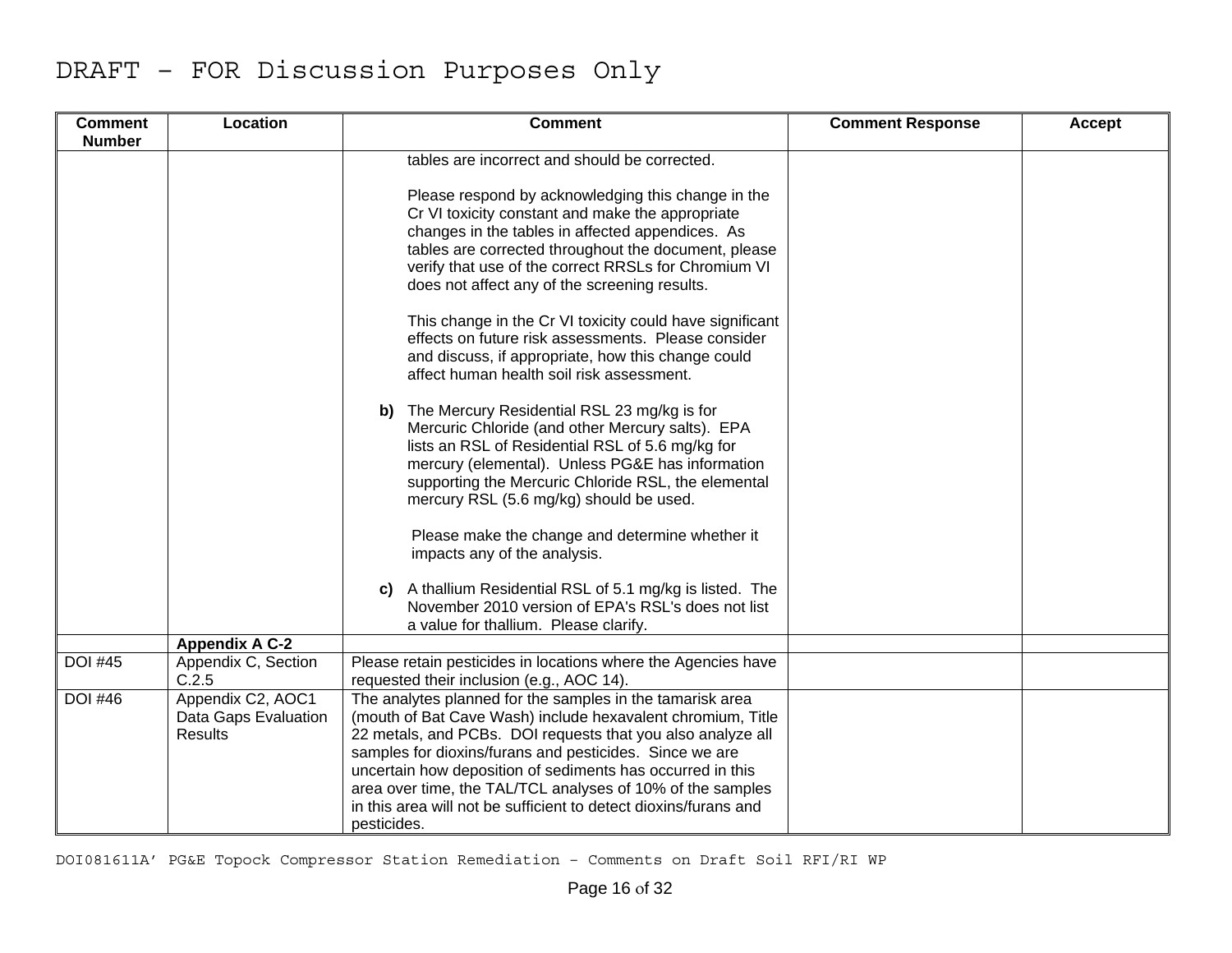| <b>Comment</b><br><b>Number</b> | Location                                                                | <b>Comment</b>                                                                                                                                                                                                                                                                                                                                                                                                                                                                                                                                                                                                                                                                                                                                                                                                                                | <b>Comment Response</b> | Accept |
|---------------------------------|-------------------------------------------------------------------------|-----------------------------------------------------------------------------------------------------------------------------------------------------------------------------------------------------------------------------------------------------------------------------------------------------------------------------------------------------------------------------------------------------------------------------------------------------------------------------------------------------------------------------------------------------------------------------------------------------------------------------------------------------------------------------------------------------------------------------------------------------------------------------------------------------------------------------------------------|-------------------------|--------|
|                                 | <b>Appendix A C-5</b>                                                   |                                                                                                                                                                                                                                                                                                                                                                                                                                                                                                                                                                                                                                                                                                                                                                                                                                               |                         |        |
| <b>DOI #47</b>                  | Appendix C5<br>Figure C5-11 and<br>Table C5-19<br><b>Appendix A C-7</b> | Please add discussion of the basis for the locations of AOC<br>11-8 and AOC 11-9 and provide a discussion of the rationale<br>that will trigger their collection.                                                                                                                                                                                                                                                                                                                                                                                                                                                                                                                                                                                                                                                                             |                         |        |
| <b>DOI #48</b>                  | Appendix 7 Figure C7-<br>7 and Table 7-15                               | Please add discussion of and rationale how the x-ray<br>fluorescence and geophysical investigation will trigger their<br>collection of the contingent sample.                                                                                                                                                                                                                                                                                                                                                                                                                                                                                                                                                                                                                                                                                 |                         |        |
| <b>DOI #49</b>                  | Section 7.0<br>MW-24 Bench<br>Evaluation                                | The text notes that geophysical surveying across the bench<br>area will be utilized to further characterize buried waste. A<br>survey grid for the site should be proposed in the work plan<br>based on the overall objectives of locating geophysical<br>anomalies. Additionally, geophysical methods should be<br>proposed for evaluating anomalies.                                                                                                                                                                                                                                                                                                                                                                                                                                                                                        |                         |        |
| <b>DOI #50</b>                  | Section 7.0<br>MW-24 Bench<br>Evaluation<br><b>Last Sentence</b>        | The list of analytes for the MW-24 Bench should also include<br>dioxins and furans for a comprehensive investigation.                                                                                                                                                                                                                                                                                                                                                                                                                                                                                                                                                                                                                                                                                                                         |                         |        |
|                                 | <b>Appendix A C-10</b>                                                  |                                                                                                                                                                                                                                                                                                                                                                                                                                                                                                                                                                                                                                                                                                                                                                                                                                               |                         |        |
| <b>DOI #51</b>                  | Appendix C 10<br>General 1                                              | It is evident that areas within the AOC 4 removal action<br>boundaries exceed screening levels. In evaluating the<br>adequacy of the sampling proposed in this section, it would<br>be useful to have a map of the current conditions showing<br>bedrock exposures, native material and remaining fill.                                                                                                                                                                                                                                                                                                                                                                                                                                                                                                                                       |                         |        |
| <b>DOI #52</b>                  | Appendix C 10<br>General 2                                              | This section does not provide an adequate rationale for the<br>Phase 2 samples proposed to fill data gaps. Inspection of<br>Figures in Section C-10 indicates likely clustering of<br>constituents in the northeast portion of AOC 4 just below and<br>near the road in the general vicinity of samples C01S, C02,<br>C03, D01, D01S, C02. The clustering includes constituents<br>common to AOC 4 (e.g., Cr VI, $B(a)P_{EQ}$ , Aroclor 1254, and<br>Dioxin/Furan <sub>EQ</sub> ; as well as some constituents not always<br>associated with AOC 4 (e.g., cobalt, copper). There is<br>another apparent clustering of Chromium <sub>total</sub> and<br>$Dioxin/FuranEO concentrations exceeding background and/or$<br>ECVs further northwest in the general vicinity of samples<br>M01, L01, L02, L04, J03, O02, P03, P04, Q04. Clustering is |                         |        |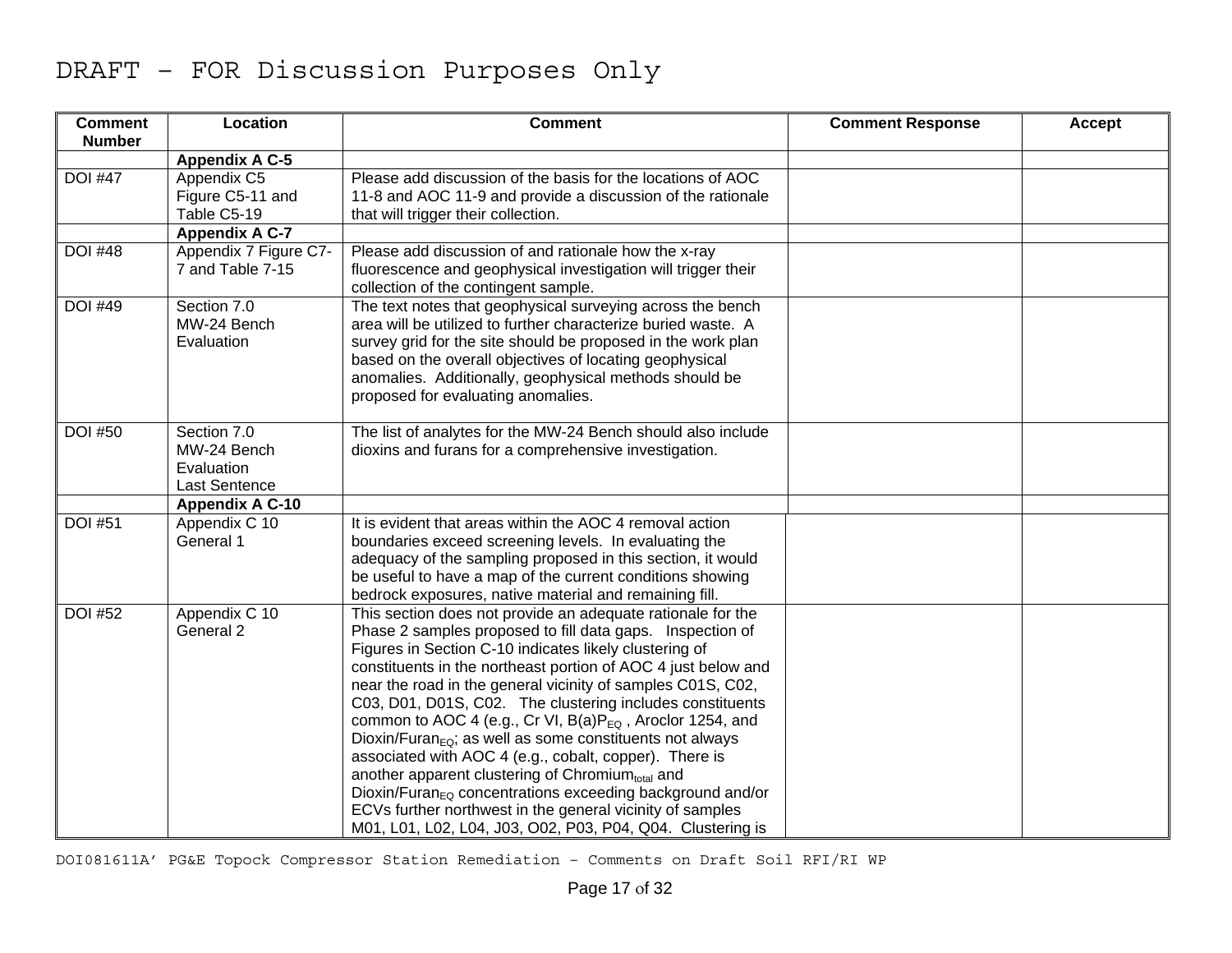| <b>Comment</b><br><b>Number</b> | Location                                                    | <b>Comment</b>                                                                                                                                                                                                                                                                                                                                                                                                                                                                                                                                                                                                                                                                                                                                                               | <b>Comment Response</b> | Accept |
|---------------------------------|-------------------------------------------------------------|------------------------------------------------------------------------------------------------------------------------------------------------------------------------------------------------------------------------------------------------------------------------------------------------------------------------------------------------------------------------------------------------------------------------------------------------------------------------------------------------------------------------------------------------------------------------------------------------------------------------------------------------------------------------------------------------------------------------------------------------------------------------------|-------------------------|--------|
|                                 |                                                             | suggestive of residual contamination associated with waste<br>activity and there is potential for these areas to act as<br>sources of continued release and/or local areas of exposure<br>(e.g., Hot Spots). In light of this apparent clustering, please<br>explain the rationale behind selection of the proposed soil<br>sample locations (AOC 4 21 - 28). Please justify: how the<br>proposed locations will bound the nature and extent of<br>contamination (Data Gap 1) without sampling in the road or<br>going inside the fence; the basis for confidence that a single<br>step step-out approach will address Data Gap 1; and how the<br>arrangement, as proposed, will address Data Gap 2<br>(exposure point concentration estimation [in light of hot<br>spots]). |                         |        |
| <b>DOI #53</b>                  | Appendix C10,<br>Section 1.1, 1 <sup>st</sup><br>paragraph. | The text discounts the reality that more than "trash" was<br>burned in AOC 4. It is apparent that laboratory/industrial<br>waste was also burned in the area, resulting in the presence<br>of dioxin.                                                                                                                                                                                                                                                                                                                                                                                                                                                                                                                                                                        |                         |        |
| <b>DOI #54</b>                  | Appendix C10,<br>Section 1.1, 3rd<br>paragraph.             | It should be recognized that the TCRA was meant to "address"<br>the substantial threat of a release of hazardous substances to<br>the HNWR" and that additional action may be necessary<br>under CERCLA as well. Evaluation of the available data and<br>additional data from the ongoing investigation will determine if<br>the threat of release has effectively been mitigated.                                                                                                                                                                                                                                                                                                                                                                                           |                         |        |
| <b>DOI #55</b>                  | Appendix C10,<br>Section 1.1, 5 <sup>th</sup><br>paragraph. | The statement is incorrect. The "substantial threat of release<br>of hazardous substances" has been mitigated.                                                                                                                                                                                                                                                                                                                                                                                                                                                                                                                                                                                                                                                               |                         |        |
| <b>DOI</b> #56                  | Appendix C10,<br>Section 1.1, 7 <sup>th</sup><br>paragraph. | It should be noted that soil removed from behind the gabion<br>will be characterized for proper disposal.                                                                                                                                                                                                                                                                                                                                                                                                                                                                                                                                                                                                                                                                    |                         |        |
| <b>DOI #57</b>                  | Appendix C10,<br>Section 1.2, 2 <sup>nd</sup><br>paragraph. | The site conceptual model should be updated to address<br>current conditions at AOC 4. This paragraph leads the reader<br>to believe that debris and significant buried material remain at<br>the site.<br>The $3^{rd}$ and $4^{th}$ sentences do not acknowledge that<br>contaminants on surface soil may have also leached into the<br>shallow and subsurface soil. Although this is addressed later<br>in the paragraph, it is misleading.                                                                                                                                                                                                                                                                                                                                |                         |        |
| <b>DOI #58</b>                  | Section 1.3                                                 | Revise "Solid Waste Management Unit 1" to say AOC 4.                                                                                                                                                                                                                                                                                                                                                                                                                                                                                                                                                                                                                                                                                                                         |                         |        |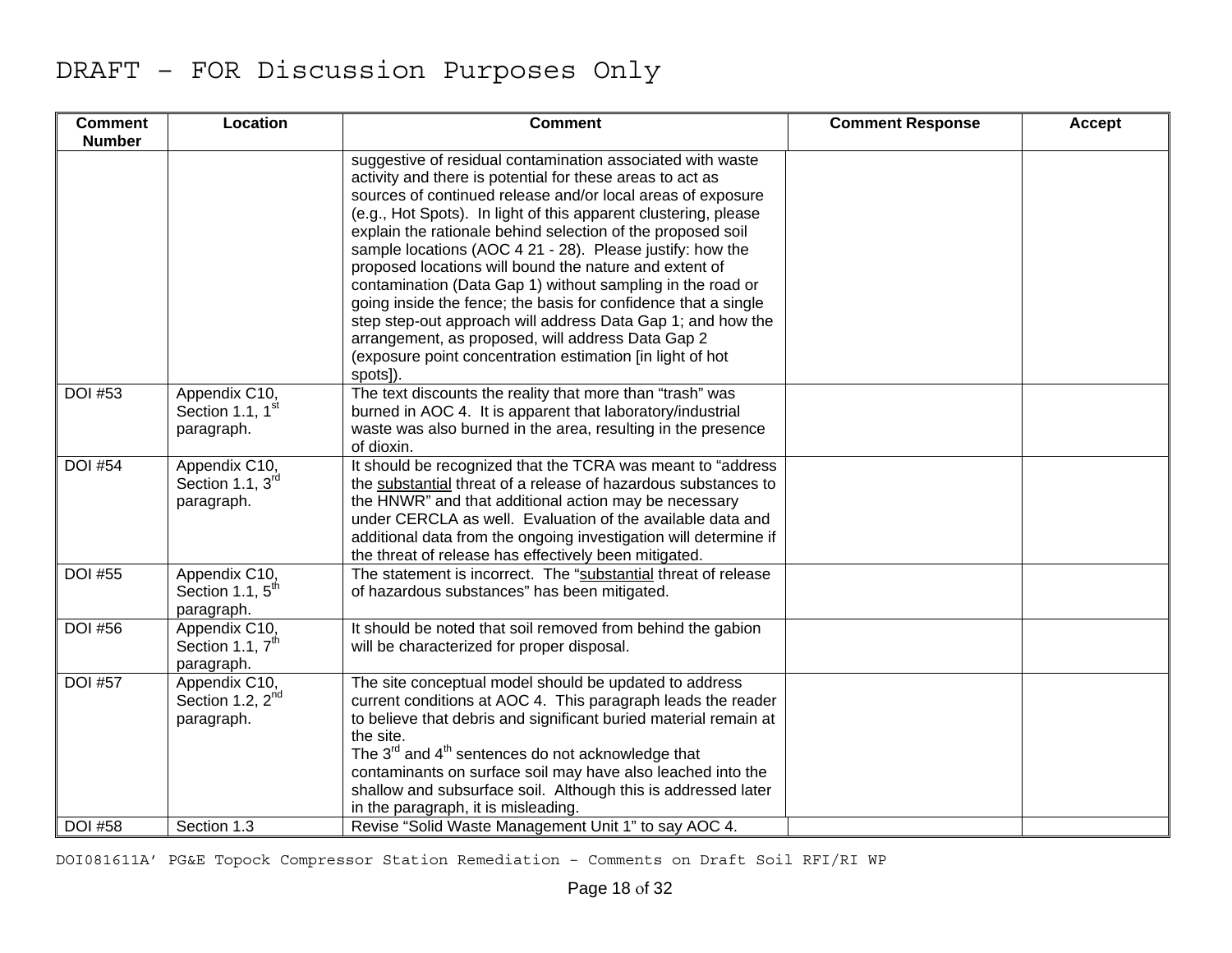| <b>Comment</b><br><b>Number</b> | Location                                                                                                                                                        | <b>Comment</b>                                                                                                                                                                                                                                                                                                                                                                                                                                                                                                                                                                                                                             | <b>Comment Response</b> | Accept |
|---------------------------------|-----------------------------------------------------------------------------------------------------------------------------------------------------------------|--------------------------------------------------------------------------------------------------------------------------------------------------------------------------------------------------------------------------------------------------------------------------------------------------------------------------------------------------------------------------------------------------------------------------------------------------------------------------------------------------------------------------------------------------------------------------------------------------------------------------------------------|-------------------------|--------|
|                                 | AOC 4 Data<br>third paragraph<br>last sentence<br>Page C10-3                                                                                                    |                                                                                                                                                                                                                                                                                                                                                                                                                                                                                                                                                                                                                                            |                         |        |
| <b>DOI #59</b>                  | Appendix C10,<br>Section 2.1.6.                                                                                                                                 | It is noted that "two samples (AOC4-J06_J07 and AOC4-M10)<br>in the bottom of the ravine are bounded by topography". It is<br>unclear if the associated contamination is bounded by<br>topography or if the sample location makes additional<br>sampling impractical. Please clarify.                                                                                                                                                                                                                                                                                                                                                      |                         |        |
| <b>DOI #60</b>                  | Section 2.0<br>Decision 1 - Nature<br>and Extent<br>first paragraph<br>last sentence<br>Page C10-4                                                              | This appears to be a relic from the SWMU 1 write up.                                                                                                                                                                                                                                                                                                                                                                                                                                                                                                                                                                                       |                         |        |
| <b>DOI #61</b>                  | Section 2.1.4<br>Cadmium<br>first paragraph<br>second sentence<br>Page C10-5                                                                                    | Revise "barium" to "cadmium"                                                                                                                                                                                                                                                                                                                                                                                                                                                                                                                                                                                                               |                         |        |
| <b>DOI #62</b>                  | Appendix C10<br>Section 2.2 and 2.3                                                                                                                             | A review of the sampling results for the various constituents<br>indicates that the lateral extent remains undefined not only at<br>the south-southeast end of the AOC 4 but at the north and<br>northeastern end of the site as well. Lateral extent in this<br>area is not bounded for total chromium (samples 2x<br>background), copper, nickel, PCBs to a lesser extent, and<br>dioxins/furans. DOI requests an opportunity to ground-truth<br>sample locations and is interested in samples at the northern<br>and northeastern boundaries of the site. (Note: These areas<br>are not currently addressed in the perimeter sampling.) |                         |        |
| <b>DOI #63</b>                  | Section 3.0<br>Decision 2 - Data<br><b>Sufficient to Estimate</b><br>Representative<br><b>Exposure Point</b><br>Concentrations<br>last paragraph<br>Page C10-12 | It appears that the vast majority of samples are surface<br>samples. Please add a statement on how the existing data<br>are adequate to address the vertical exposure intervals<br>defined in the risk assessment work plan.                                                                                                                                                                                                                                                                                                                                                                                                               |                         |        |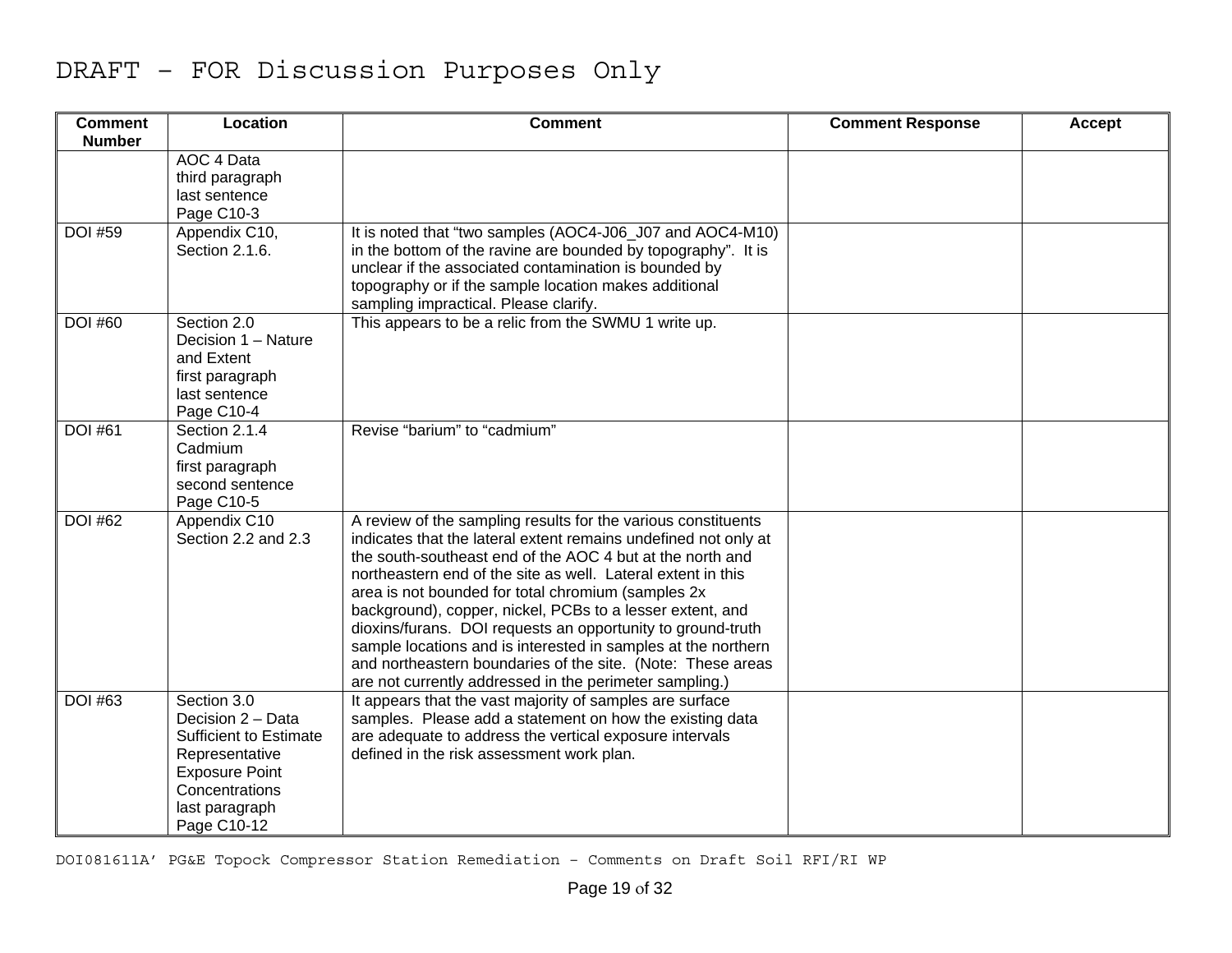| <b>Comment</b><br><b>Number</b> | Location                                                                                                                                                    | <b>Comment</b>                                                                                                                                                                                                                                                                                                                                                                                                                                                                                                                                                                                                                                                                                                                                                                                                                                                                                                                                                                    | <b>Comment Response</b> | Accept |
|---------------------------------|-------------------------------------------------------------------------------------------------------------------------------------------------------------|-----------------------------------------------------------------------------------------------------------------------------------------------------------------------------------------------------------------------------------------------------------------------------------------------------------------------------------------------------------------------------------------------------------------------------------------------------------------------------------------------------------------------------------------------------------------------------------------------------------------------------------------------------------------------------------------------------------------------------------------------------------------------------------------------------------------------------------------------------------------------------------------------------------------------------------------------------------------------------------|-------------------------|--------|
| <b>DOI #64</b>                  | Section 4.0<br>Decision 3 - Potential<br>Threat to Groundwater<br>from Residual Soil<br>Concentrations<br>second paragraph<br>third sentence<br>Page C10-13 | Justify the depth to groundwater suggested at AOC 4. If this<br>is projected from the alluvial aquifer data, then it may not be<br>accurate.                                                                                                                                                                                                                                                                                                                                                                                                                                                                                                                                                                                                                                                                                                                                                                                                                                      |                         |        |
| <b>DOI #65</b>                  | Section 4.0<br>Decision 3 - Potential<br>Threat to Groundwater<br>from Residual Soil<br>Concentrations<br>second paragraph<br>last sentence<br>Page C10-13  | This does not appear to have been the case at AOC 10.<br>Please remove this statement.                                                                                                                                                                                                                                                                                                                                                                                                                                                                                                                                                                                                                                                                                                                                                                                                                                                                                            |                         |        |
| <b>DOI #66</b>                  | Appendix C-10 Page<br>C10-13 Decision 3<br><b>Potential Threats to</b><br>Groundwater                                                                       | The assessment is not complete. Samples collected beneath<br>the Gabion have not been evaluated to address potential<br>impacts to groundwater in Bat Cave Wash. Specifically, there<br>are no comparisons to soil screening levels impacting<br>groundwater (SSL <sub>GW</sub> ). Comparing data from AOC4 GB<br>samples (GB 10, 11, 12) with Dioxin Equivalent, B(a)P<br>Equivalent, and Total PCB SSL <sub>GW</sub> s from EPA's November<br>2010 Regional Screening Levels (RSLs) indicates subsurface<br>concentrations of these constituents well in excess of EPA's<br>conservative RSLs.<br>Please discuss how you intend to address subsurface soils<br>potentially impacting groundwater at this location; including<br>possible use of the proposed Bat Cave Wash samples (AOC<br>BCW 1 though 6), other data as appropriate, estimation<br>techniques if appropriate, and adequacy of the analytical<br>program to address SSL <sub>GW</sub> driven detection limits. |                         |        |
| <b>DOI #67</b>                  | Section 4.1<br>Vanadium<br><b>First bullet</b><br>Page C10-13                                                                                               | Please explain how this is known with no wells in the AOC 4<br>area.                                                                                                                                                                                                                                                                                                                                                                                                                                                                                                                                                                                                                                                                                                                                                                                                                                                                                                              |                         |        |
| <b>DOI #68</b>                  | Section 4.1                                                                                                                                                 | This was not demonstrated at AOC 10 and should not be                                                                                                                                                                                                                                                                                                                                                                                                                                                                                                                                                                                                                                                                                                                                                                                                                                                                                                                             |                         |        |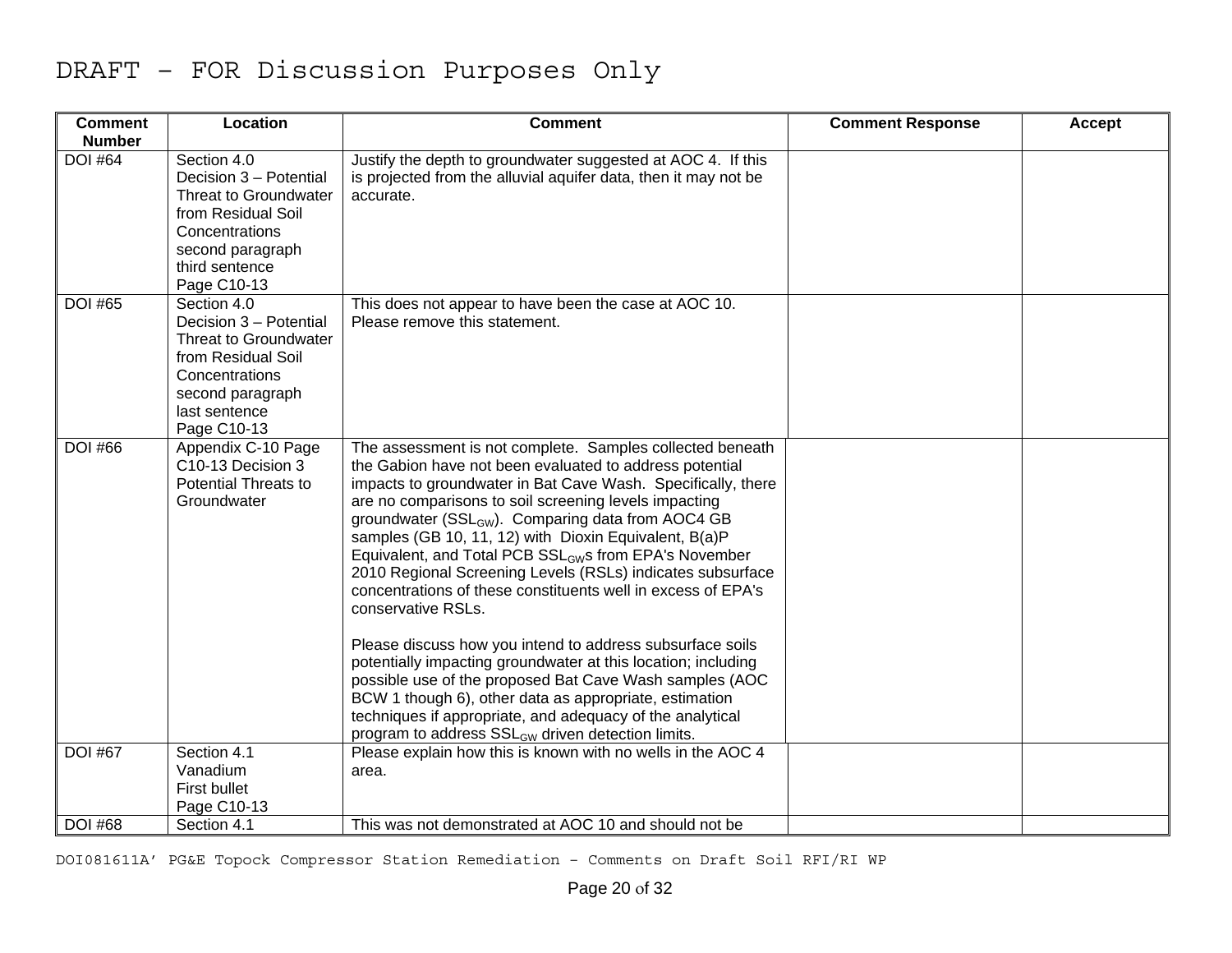| <b>Comment</b><br><b>Number</b> | Location                                                                                                       | <b>Comment</b>                                                                                                                                                                                                                                                                                                                                                                                                                                                                                                                                                             | <b>Comment Response</b> | <b>Accept</b> |
|---------------------------------|----------------------------------------------------------------------------------------------------------------|----------------------------------------------------------------------------------------------------------------------------------------------------------------------------------------------------------------------------------------------------------------------------------------------------------------------------------------------------------------------------------------------------------------------------------------------------------------------------------------------------------------------------------------------------------------------------|-------------------------|---------------|
|                                 | Vanadium<br><b>First bullet</b><br>Page C10-13                                                                 | presumed for AOC 4.                                                                                                                                                                                                                                                                                                                                                                                                                                                                                                                                                        |                         |               |
| <b>DOI #69</b>                  | Appendix A<br>Table 3-2                                                                                        | Please add a note identifying the basis of the consensus-<br>based concentrations (the MacDonald, et al., 2000 article).                                                                                                                                                                                                                                                                                                                                                                                                                                                   |                         |               |
| <b>DOI #70</b>                  | Appendix A<br>Table 3-2                                                                                        | Why doesn't Table 3-2 include organic constituents (e.g.,<br>PAHs and PCBs) from MacDonald (et al., 2000) article?                                                                                                                                                                                                                                                                                                                                                                                                                                                         |                         |               |
| <b>DOI #71</b>                  | Appendix A<br>Tables 3-3 to 3-7                                                                                | As indicated, EPA Regional SLs were updated in November<br>2010. Please update these tables and any consequent<br>analysis, as necessary.                                                                                                                                                                                                                                                                                                                                                                                                                                  |                         |               |
|                                 | <b>Appendix B</b>                                                                                              | No Comments                                                                                                                                                                                                                                                                                                                                                                                                                                                                                                                                                                |                         |               |
|                                 | <b>Appendix C</b>                                                                                              |                                                                                                                                                                                                                                                                                                                                                                                                                                                                                                                                                                            |                         |               |
| <b>DOI #72</b>                  | <b>General Comment</b>                                                                                         | The rationale for the perimeter sampling approach is not<br>provided in sufficient detail.                                                                                                                                                                                                                                                                                                                                                                                                                                                                                 |                         |               |
| <b>DOI #73</b>                  | Section 1.1, Perimeter<br>Area Description and<br>History<br>first paragraph, fourth<br>sentence<br>Page C-1-1 | Need to verify that these areas were not deferred to the<br>perimeter sampling plan in the AOC discussions. There has<br>been some cross pointing with these sections in the past.                                                                                                                                                                                                                                                                                                                                                                                         |                         |               |
| <b>DOI #74</b>                  | Section 1.1, page C-1-<br>1                                                                                    | The $3^{rd}$ sentence in the $2^{nd}$ paragraph only notes that,<br>historically, some areas that are currently bermed may have<br>not been bermed in the past. Provide a discussion of the<br>process used to determine past areas of potential run-off<br>(e.g., review of historical photos).<br>The $4th$ sentence in the $2hd$ paragraph notes that perimeter<br>samples will "provide information on potential recent<br>discharges". Depending on the nature of the contaminant,<br>perimeter samples will provide information on historical<br>discharges as well. |                         |               |
| <b>DOI #75</b>                  | Section 1.3<br>Perimeter Area Data<br><b>Proposed Sampling</b><br>second paragraph<br>Page C-1-2               | The DTSC site walk identified sampling locations based on<br>conditions observed at the time. The site walk did not<br>address historic conditions that were not observable at the<br>time of the walk. The current presence of berms and curbs<br>may not reflect past conditions. Also, the nature of the<br>effectiveness of the partially bermed area along the lower<br>yard as a barrier to historic discharge is not clear. In order to                                                                                                                             |                         |               |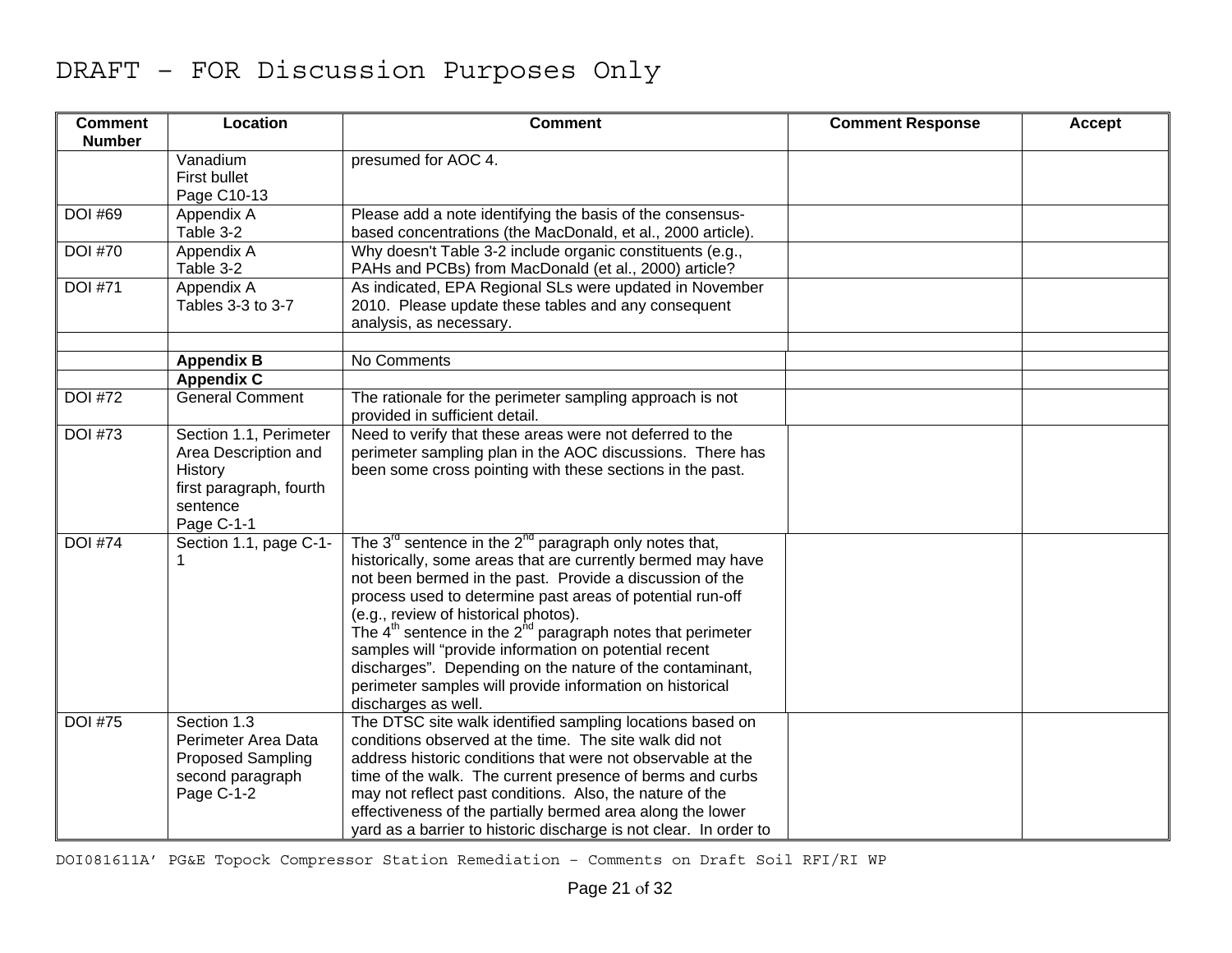| <b>Comment</b><br><b>Number</b> | Location                                                                                                          | <b>Comment</b>                                                                                                                                                                                                                                                                                                                                                                                                                                                                                                                                                                                                                                                                                                                                                                                                                                                                                                                                                                                                                                                     | <b>Comment Response</b> | <b>Accept</b> |
|---------------------------------|-------------------------------------------------------------------------------------------------------------------|--------------------------------------------------------------------------------------------------------------------------------------------------------------------------------------------------------------------------------------------------------------------------------------------------------------------------------------------------------------------------------------------------------------------------------------------------------------------------------------------------------------------------------------------------------------------------------------------------------------------------------------------------------------------------------------------------------------------------------------------------------------------------------------------------------------------------------------------------------------------------------------------------------------------------------------------------------------------------------------------------------------------------------------------------------------------|-------------------------|---------------|
|                                 |                                                                                                                   | rule out segments of the perimeter based on the presence of<br>berms or curbs, PG&E must be able to demonstrate that the<br>berms and curbs have always been present and effective at<br>preventing discharge.                                                                                                                                                                                                                                                                                                                                                                                                                                                                                                                                                                                                                                                                                                                                                                                                                                                     |                         |               |
| <b>DOI #76</b>                  | Section 1.3<br>Perimeter Area Data<br><b>Proposed Sampling</b><br>third paragraph<br>first sentence<br>Page C-1-2 | This rationale regarding sampling being limited to "only hand<br>sampling" warrants further discussion.                                                                                                                                                                                                                                                                                                                                                                                                                                                                                                                                                                                                                                                                                                                                                                                                                                                                                                                                                            |                         |               |
| <b>DOI #77</b>                  | Section 2.2, page C-2-                                                                                            | For the Federal agencies, the function of the perimeter<br>sampling is to delineate potential sources of contamination<br>from the compressor station and assess their potential for<br>migration and impact to land under Federal jurisdiction.<br>While combining the data from the perimeter investigation<br>with the closest or "appropriate" Part A or Part B AOC/SWMU<br>may generally be appropriate, there may be instances where<br>it is best to assess the location in and of itself or as an<br>indicator of another source. Please discuss the steps for<br>evaluating and combining the information from this<br>investigation with the Part A or Part B sites. For example will<br>the evaluation involve comparing contaminant profiles<br>between associated data (e.g., sources) including a spatial<br>assessment, and will fate and transport considerations, in<br>light of the Conceptual Site Model (CSM), be integrated in<br>making the association. Additionally, at what point will DOI<br>and DTSC be consulted on these occurrences? |                         |               |
| <b>DOI #78</b>                  | Section 2.2<br>Evaluation of<br>Perimeter Area<br><b>Investigation Data</b><br><b>Bullet 3</b><br>Page C-2-1      | AOCs outside the fence line are subject to different risk<br>assessment considerations than AOCs inside the fence line.<br>It may not be appropriate to exclude data from outside the<br>fence line in the evaluation of Part A AOCs.                                                                                                                                                                                                                                                                                                                                                                                                                                                                                                                                                                                                                                                                                                                                                                                                                              |                         |               |
| <b>DOI #79</b>                  | Figure C-1                                                                                                        | The justification for samples locations PA09 and PA08 is not<br>clear.                                                                                                                                                                                                                                                                                                                                                                                                                                                                                                                                                                                                                                                                                                                                                                                                                                                                                                                                                                                             |                         |               |
|                                 |                                                                                                                   | The previous Part B perimeter sample locations (AOC13-36<br>through AOC13-50) are referenced in the text but are not                                                                                                                                                                                                                                                                                                                                                                                                                                                                                                                                                                                                                                                                                                                                                                                                                                                                                                                                               |                         |               |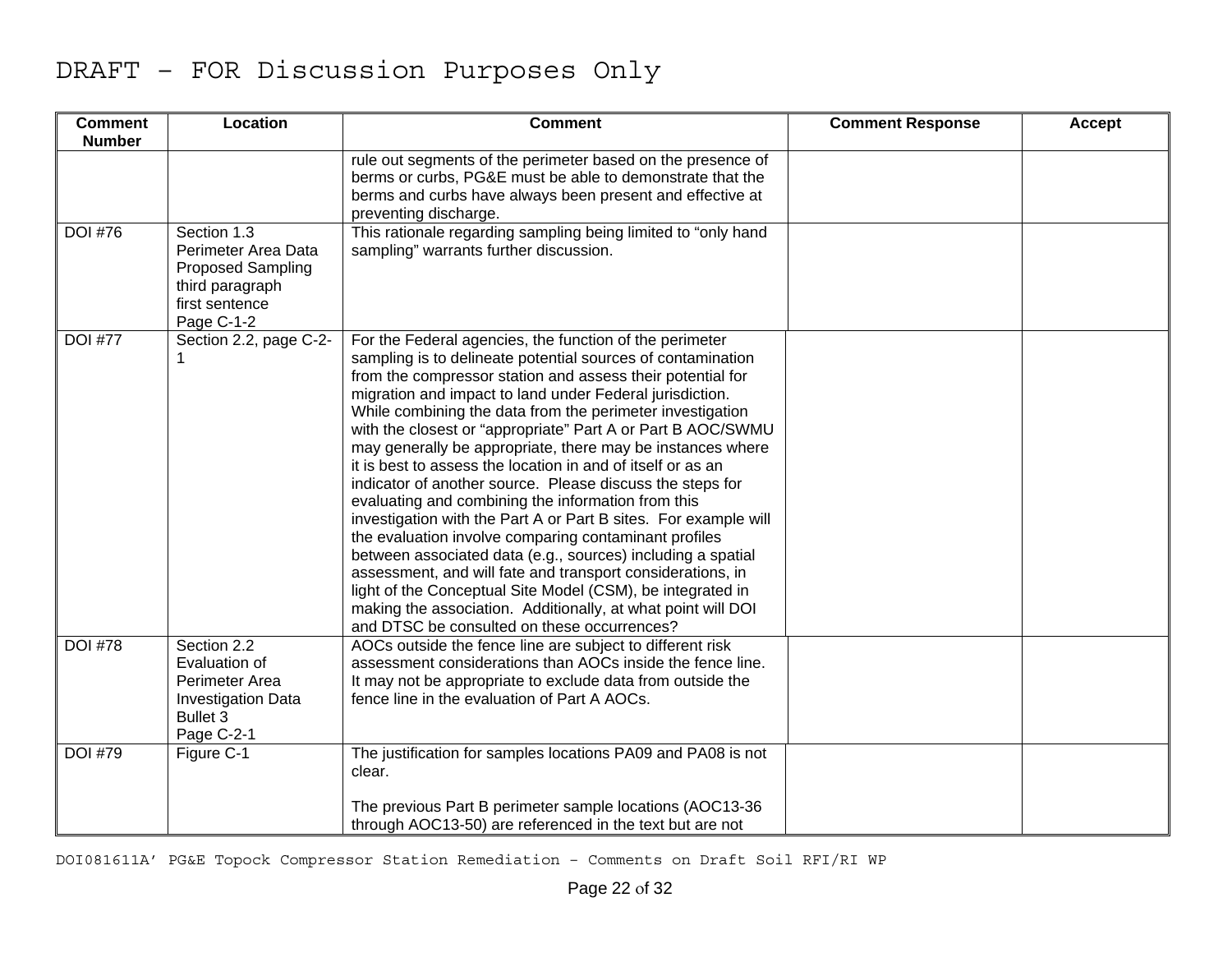| <b>Comment</b><br><b>Number</b> | Location                                                                                                    | <b>Comment</b>                                                                                                                                                                                                                                                                                                                                                                                                                                                                                                                                                                                                                                                                                                                | <b>Comment Response</b> | Accept |
|---------------------------------|-------------------------------------------------------------------------------------------------------------|-------------------------------------------------------------------------------------------------------------------------------------------------------------------------------------------------------------------------------------------------------------------------------------------------------------------------------------------------------------------------------------------------------------------------------------------------------------------------------------------------------------------------------------------------------------------------------------------------------------------------------------------------------------------------------------------------------------------------------|-------------------------|--------|
|                                 |                                                                                                             | shown on the figure. For clarity and to demonstrate<br>assessment coverage, it would be appropriate to show these<br>sample locations.                                                                                                                                                                                                                                                                                                                                                                                                                                                                                                                                                                                        |                         |        |
|                                 | <b>Appendix D</b>                                                                                           |                                                                                                                                                                                                                                                                                                                                                                                                                                                                                                                                                                                                                                                                                                                               |                         |        |
| <b>DOI #80</b>                  | Section 1.1<br>Storm Drain<br>Description and<br>History<br>second paragraph<br>last sentence<br>Page D-1-1 | The second sentence in this paragraph notes "Thirteen active<br>and inactive storm drain outfalls have been visually identified<br>outside the fence line." The last sentence notes "15 identified<br>storm drain outfalls". Please rectify the inconsistency.                                                                                                                                                                                                                                                                                                                                                                                                                                                                |                         |        |
| <b>DOI #81</b>                  | Section 1.3, page D-1-<br>2, first paragraph                                                                | The Decision 4 statement is specific to residual contamination<br>in soils potentially being a source of contamination for<br>receptors outside the fence. It is not clear if the implication is<br>that historical storm drains are considered potential sources<br>similar to soil or if storm drain alignments may indicate a<br>potential soil sample location.<br>The last sentence of the first paragraph needs clarification.<br>Storm drains would only be considered a transport pathway if<br>they were operational (i.e., not abandoned) and should be<br>addressed as part of the facility Storm Water Pollution<br>Prevention Plan, particularly to address "spilled liquids" or<br>"discharge of contaminants". |                         |        |
| <b>DOI #82</b>                  | Section 1.3, page D-1-<br>2, second paragraph                                                               | The Decision 1 statement is specific to characterization of<br>residual contamination in soils. Please clarify how potential<br>discharge of storm drains may influence soil characterization.<br>In the second sentence, both types of information are<br>required to satisfy Part A and B Decision 4 and Decision 5.<br>See comment on first paragraph regarding facility operation<br>and discharge of contaminants into the storm drains.<br>An evaluation of operational storm drains should be done to<br>assess whether outfalls influence migration of current<br>'residual soil contamination'.                                                                                                                      |                         |        |
| <b>DOI #83</b>                  | Section 1.4.2<br>Storm Drain Alignment                                                                      | This has not yet been determined. The statement should say<br>"No intrusive investigation (i.e., uncovering of lines to trace                                                                                                                                                                                                                                                                                                                                                                                                                                                                                                                                                                                                 |                         |        |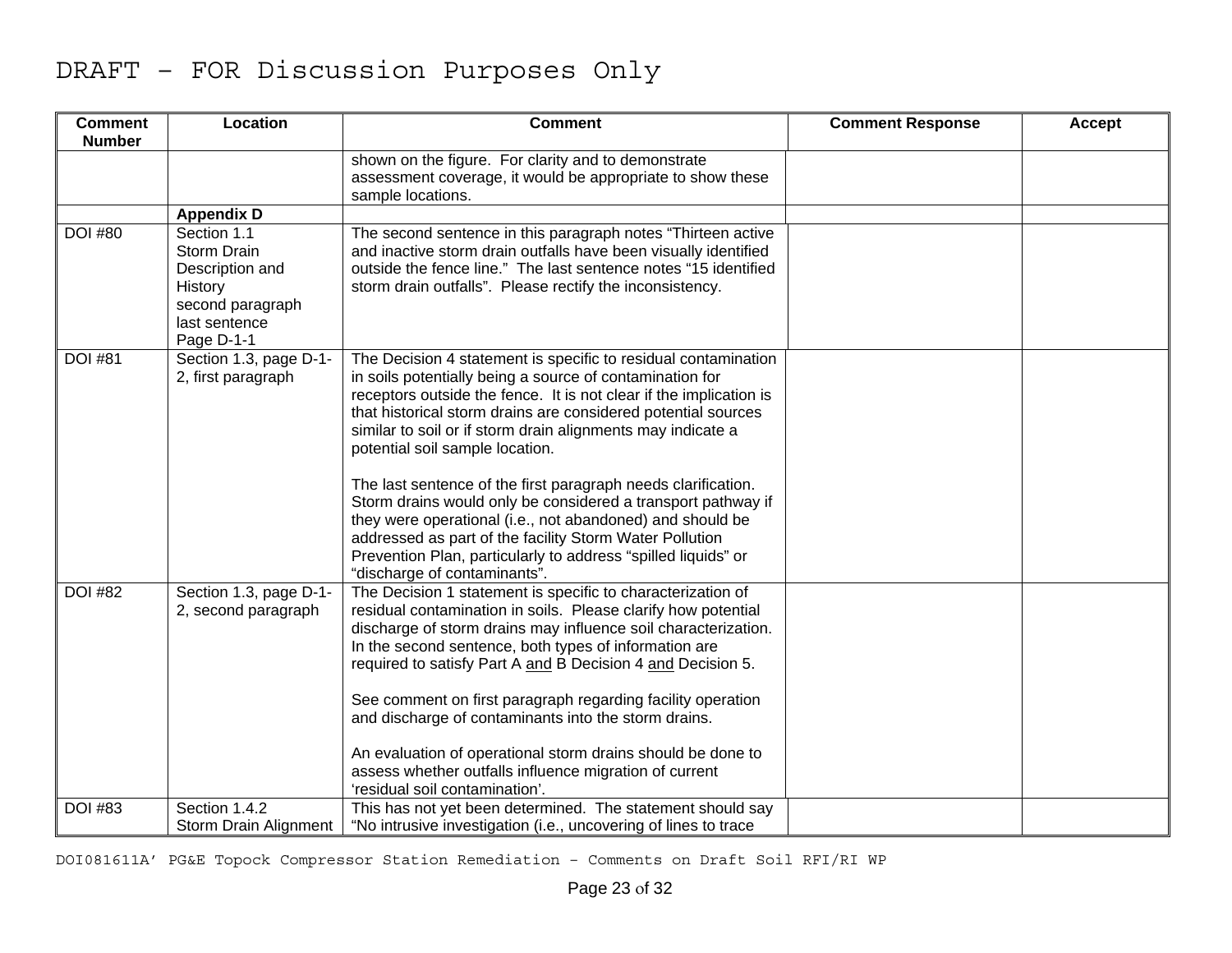| <b>Comment</b><br><b>Number</b> | Location                                                                                                                 | <b>Comment</b>                                                                                                                                                                                                                                                                                                                                                                                            | <b>Comment Response</b> | <b>Accept</b> |
|---------------------------------|--------------------------------------------------------------------------------------------------------------------------|-----------------------------------------------------------------------------------------------------------------------------------------------------------------------------------------------------------------------------------------------------------------------------------------------------------------------------------------------------------------------------------------------------------|-------------------------|---------------|
|                                 | <b>Investigation Process</b><br>second paragraph<br>Page D-1-3                                                           | them) to identify storm drain alignments is planned"                                                                                                                                                                                                                                                                                                                                                      |                         |               |
| <b>DOI #84</b>                  | Section 1.4.2<br>Storm Drain Alignment<br><b>Investigation Process</b><br>third paragraph<br>last sentence<br>Page D-1-3 | Please explain this statement. What would preclude locating<br>subsurface storm drain lines outside the compressor station?<br>Couldn't trenching be used to do this if necessary?                                                                                                                                                                                                                        |                         |               |
| DOI #84\5                       | Section 1.4.2.2<br><b>Visual Field</b><br>Verification<br>second paragraph<br>second sentence<br>Page D-1-4              | How would this be determined if the catch basin had a soil<br>bottom? Please describe the nature of the identified catch<br>basins.                                                                                                                                                                                                                                                                       |                         |               |
| <b>DOI #86</b>                  | Section 1.4.2.2<br><b>Visual Field</b><br>Verification<br>second paragraph<br>last two sentences<br>Page D-1-4           | At least one catch basin sample should be analyzed for<br>TAL/TCL, and the sample should be selected based on the<br>nature of the containment basins (i.e., from a basin(s) with<br>potential for association with a broader suite of contaminants,<br>if possible).                                                                                                                                     |                         |               |
| <b>DOI #87</b>                  | Section 1.4.2.3, page<br>$D-1-4$                                                                                         | See previous comments on Section 2.2.4 (main body of work<br>plan) regarding Geophysical Surveys.                                                                                                                                                                                                                                                                                                         |                         |               |
| <b>DOI</b> #88                  | Section 1.4.2.3<br>Geophysical<br>Investigation<br>second paragraph<br>Page D-1-4                                        | DOI/DTSC consultation and concurrence with this decision is<br>necessary.                                                                                                                                                                                                                                                                                                                                 |                         |               |
| <b>DOI #89</b>                  | Section 1.4.3                                                                                                            | A significant effort has been made by the agencies to reduce<br>the amount of intrusive activities during the soil investigation.<br>It is suggested that PG&E follow through with this effort by<br>discussing a reduction of the number of storm drain samples<br>through elimination of redundant samples associated with the<br>other portions of the Part A, Part B and Perimeter<br>investigations. |                         |               |
| <b>DOI #90</b>                  | Section 1.4.2.4, page<br>$D-1-5$                                                                                         | This section discusses flow testing and sampling of discharge<br>water from these tests. The last paragraph notes that it may<br>be presumed that storm drains are contaminated if sampling                                                                                                                                                                                                               |                         |               |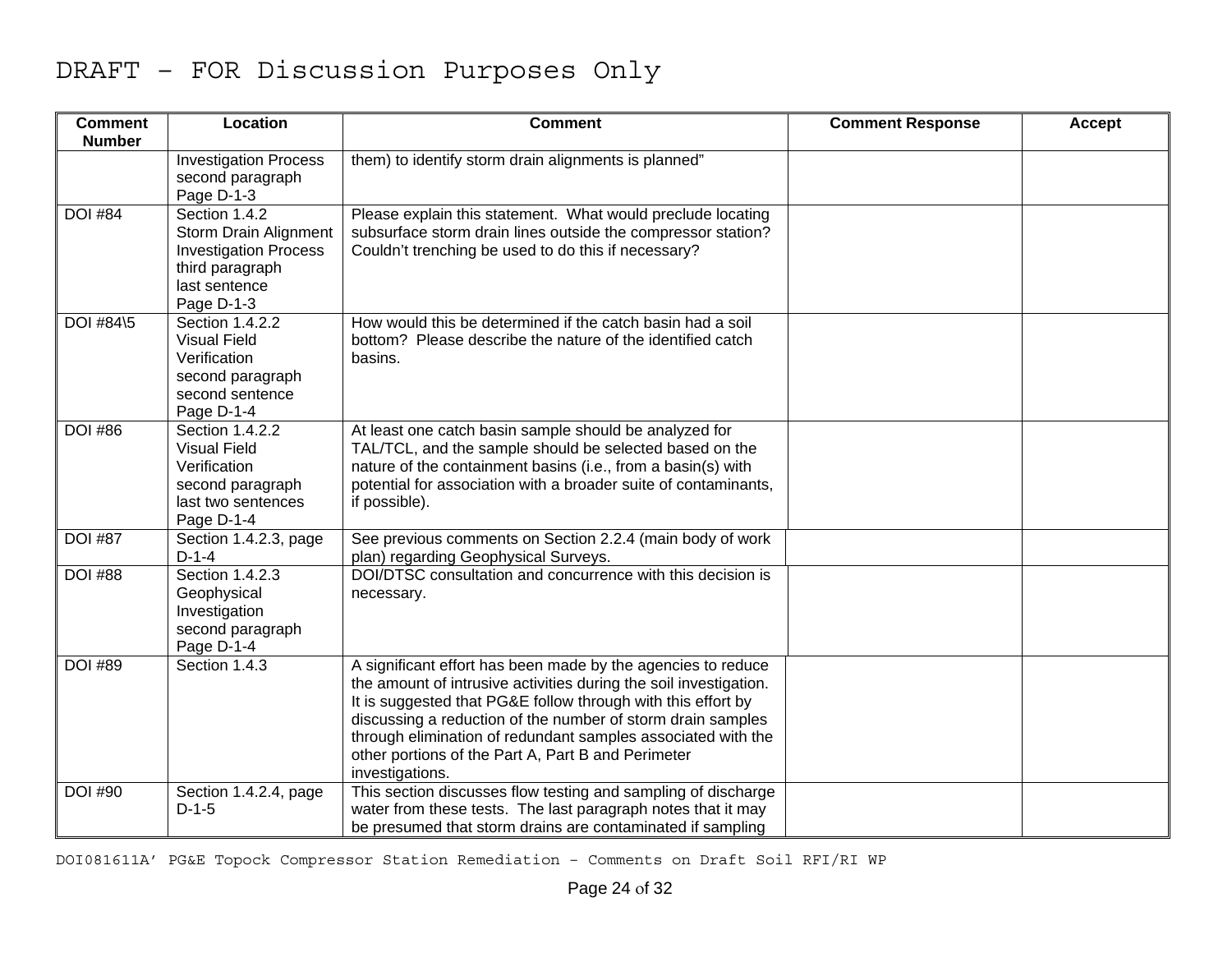| <b>Comment</b><br><b>Number</b> | Location                                                                                                              | <b>Comment</b>                                                                                                                                                                                          | <b>Comment Response</b> | <b>Accept</b> |
|---------------------------------|-----------------------------------------------------------------------------------------------------------------------|---------------------------------------------------------------------------------------------------------------------------------------------------------------------------------------------------------|-------------------------|---------------|
|                                 |                                                                                                                       | results indicate elevated concentrations of COPCs in the<br>discharge water. PG&E should have a proposed response to<br>address contaminated storm drain lines as this is operational<br>consideration. |                         |               |
| <b>DOI #91</b>                  | Section 1.4.2.4<br><b>Title Flow Testing</b><br>third paragraph<br>first sentence<br>Page D-1-5                       | Please clarify if the intent is to capture and analyze all test<br>water discharged from the storm drains.                                                                                              |                         |               |
| <b>DOI #92</b>                  | Section 1.4.2.4<br><b>Title Flow Testing</b><br>third paragraph<br>third sentence<br>Page D-1-5                       | Typographical error<br>"will also be analyzed it for"                                                                                                                                                   |                         |               |
| <b>DOI #93</b>                  | Section 1.4.2.5<br>Video Camera Tracing<br>first paragraph<br>last sentence<br>Page D-1-5                             | Typographical error.<br>"extremely slopes"<br>Also, alternative camera equipment should be considered that<br>can be used in the steeply dipping pipe segments.                                         |                         |               |
| <b>DOI #94</b>                  | Section 1.4.2.5<br>Video Camera Tracing<br>third paragraph<br>Page D-1-6                                              | DOI/DTSC consultation and concurrence with this decision is<br>necessary.                                                                                                                               |                         |               |
| <b>DOI #95</b>                  | Section 1.4.2.5<br>Video Camera Tracing<br>"Photographs"<br>Page D-1-6                                                | Is the intent to provide a separate still photograph of these<br>areas?                                                                                                                                 |                         |               |
| <b>DOI #96</b>                  | Section 1.4.2.5<br>Video Camera Tracing<br>"DVD Recordings"<br>Page D-1-6                                             | Does this suggest that the DVDs will be edited to show only<br>the problem areas encountered?                                                                                                           |                         |               |
| <b>DOI #97</b>                  | Section 1.4.2.6<br><b>Storm Drain Alignment</b><br>Map<br>first paragraph<br>second to last<br>sentence<br>Page D-1-7 | The term "captured" should be "documented".                                                                                                                                                             |                         |               |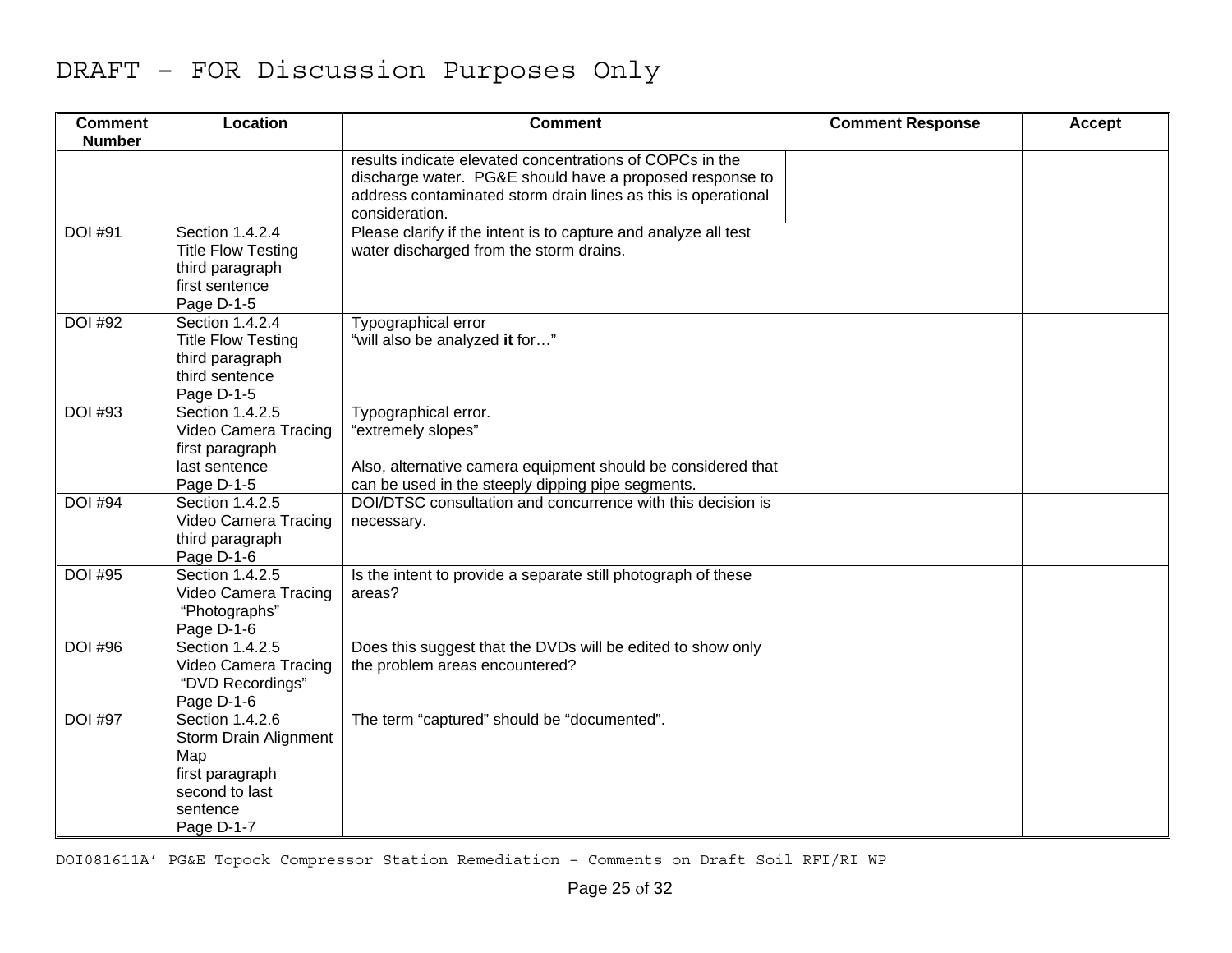| <b>Comment</b><br><b>Number</b> | Location                                                                                                             | <b>Comment</b>                                                                                                                                                                                                                                                                                                              | <b>Comment Response</b> | Accept |
|---------------------------------|----------------------------------------------------------------------------------------------------------------------|-----------------------------------------------------------------------------------------------------------------------------------------------------------------------------------------------------------------------------------------------------------------------------------------------------------------------------|-------------------------|--------|
| <b>DOI #98</b>                  | Section 1.4.2.6<br>Storm Drain Alignment<br>Map<br>first paragraph<br>last sentence<br>Page D-1-7                    | The text "will be conducted" should say "is not planned". This<br>has yet to be determined based on the results of the<br>preliminary steps.                                                                                                                                                                                |                         |        |
| <b>DOI #99</b>                  | Section 1.4.3<br>Storm Drain Soil<br>Investigation<br>first paragraph<br>second to last<br>sentence<br>Page D-1-7    | This rationale of sampling from t he surface to one foot<br>warrants further discussion with DOI/DTSC.                                                                                                                                                                                                                      |                         |        |
| DOI #100                        | Section 1.4.3<br>Storm Drain Soil<br>Investigation<br>second paragraph<br>second to last<br>sentence<br>Page D-1-7   | Unless the topography suggests sampling on only one side is<br>appropriate.                                                                                                                                                                                                                                                 |                         |        |
| DOI #101                        | Section 1.4.3<br>Storm Drain Soil<br>Investigation<br>third paragraph<br>last sentence<br>Page D-1-7                 | Should say "is planned". This has yet to be determined based<br>on the results of the preliminary steps.                                                                                                                                                                                                                    |                         |        |
| DOI #102                        | Section 2.1<br>Samples at Outfalls<br>and Associated<br>Lateral/Downslope<br>Samples<br>first sentence<br>Page D-2-1 | This rationale for combining the data from the closest<br>downslope AOC warrants further discussion with DOI/DTSC.                                                                                                                                                                                                          |                         |        |
| DOI #103                        | Sections 2.1 and 2.2                                                                                                 | While combining the data from the outfall investigation with<br>the closest or "appropriate" Part A or Part B AOC/SWMU may<br>generally be appropriate, there may be instances where it is<br>best to assess the location in and of itself or as an indicator of<br>another source. Please discuss the steps for evaluating |                         |        |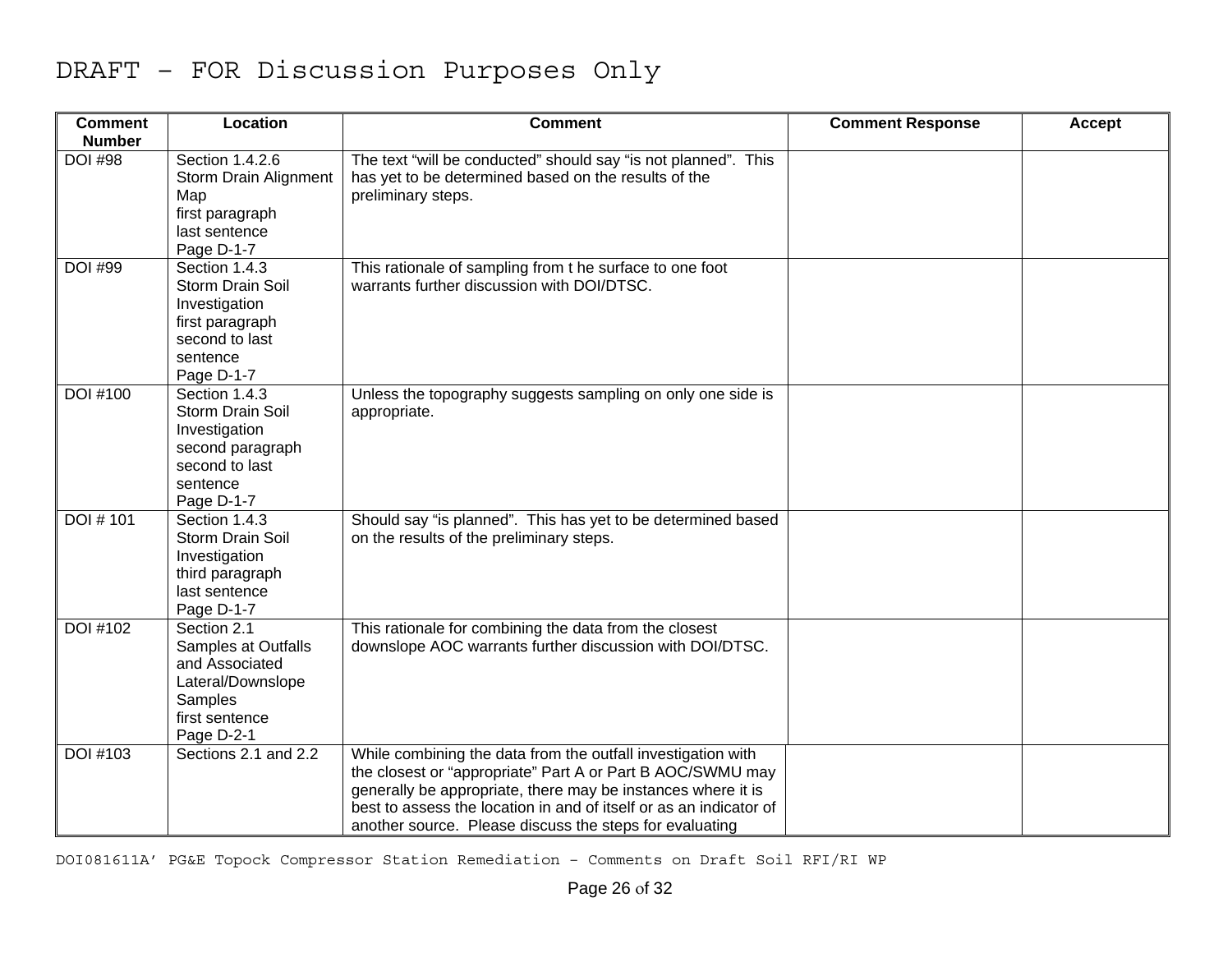| <b>Comment</b><br><b>Number</b> | Location                                                                                                                                                                     | <b>Comment</b>                                                                                                                                                                                                                                                                                                                                                                                     | <b>Comment Response</b> | <b>Accept</b> |
|---------------------------------|------------------------------------------------------------------------------------------------------------------------------------------------------------------------------|----------------------------------------------------------------------------------------------------------------------------------------------------------------------------------------------------------------------------------------------------------------------------------------------------------------------------------------------------------------------------------------------------|-------------------------|---------------|
|                                 |                                                                                                                                                                              | combining the information from this investigation with the Part<br>A or Part B sites. See comment Section 2.2; page C-2-1 from<br>above.                                                                                                                                                                                                                                                           |                         |               |
| <b>DOI #104</b>                 | Section 2.3                                                                                                                                                                  | See comment on Appendix D, Section 1.3 regarding the<br>operating facility.                                                                                                                                                                                                                                                                                                                        |                         |               |
| <b>DOI</b> #105                 | Table D-2<br>$SD-2$                                                                                                                                                          | Please explain the basis for the location of this sample shown<br>on Figure D-1.                                                                                                                                                                                                                                                                                                                   |                         |               |
| <b>DOI</b> #106                 | Table D-2<br>SD-8                                                                                                                                                            | Please explain the basis for this location. No storm drain is<br>shown on Figure D-1 at this location.                                                                                                                                                                                                                                                                                             |                         |               |
| <b>DOI #107</b>                 | Table D-2<br>SD-9                                                                                                                                                            | Please explain the basis for the location of this sample shown<br>on Figure D-1.                                                                                                                                                                                                                                                                                                                   |                         |               |
| <b>DOI</b> #108                 | Table D-2<br><b>SD-16</b>                                                                                                                                                    | Typographical error<br>"drownslope"                                                                                                                                                                                                                                                                                                                                                                |                         |               |
| DOI #109                        | Table D-2<br><b>SD-19</b>                                                                                                                                                    | Typographical error<br>"drownslope"                                                                                                                                                                                                                                                                                                                                                                |                         |               |
| DOI #110                        | Figure D-1                                                                                                                                                                   | It is assumed that the storm drain alignments shown are<br>operational. The figure should also include historical storm<br>drains that have been abandoned as determined through<br>employee interviews and record searches.<br>Samples PA03/SD-14 and PA06/SD-17 appear to be<br>collocated. The rationale for each should be clearly stated<br>otherwise redundant sampling should be minimized. |                         |               |
|                                 | <b>Appendix F</b>                                                                                                                                                            |                                                                                                                                                                                                                                                                                                                                                                                                    |                         |               |
| <b>DOI #111</b>                 | Appendix F, Summary<br><b>Proposed Sampling</b><br>Program                                                                                                                   | DOI does not agree that PCBs should only be analyzed in the<br>0 and 2 ' bgs sampling intervals in the BCW sediment<br>samples (AOC1-BCW8 through BCW30). Please include<br>PCBs in the 5' and 9' bgs intervals as well.                                                                                                                                                                           |                         |               |
|                                 | <b>Appendix H</b>                                                                                                                                                            |                                                                                                                                                                                                                                                                                                                                                                                                    |                         |               |
| DOI #112                        | Appendix H,<br>Addendum to the<br>PG&E Program<br><b>Quality Assurance</b><br>Project Plan for<br>the RCRA Facility<br>Investigation/<br>Remedial<br>Investigation for Soil, | The QAPP Addendum for soil should only reference the<br>QAPP Addendum for dioxins and furans. The current text<br>implies that confirmation results are the same for dioxins and<br>furans as for the other constituents. Alternatively, the two<br>addenda could be combined with a specific section<br>addressing dioxins and furans.                                                            |                         |               |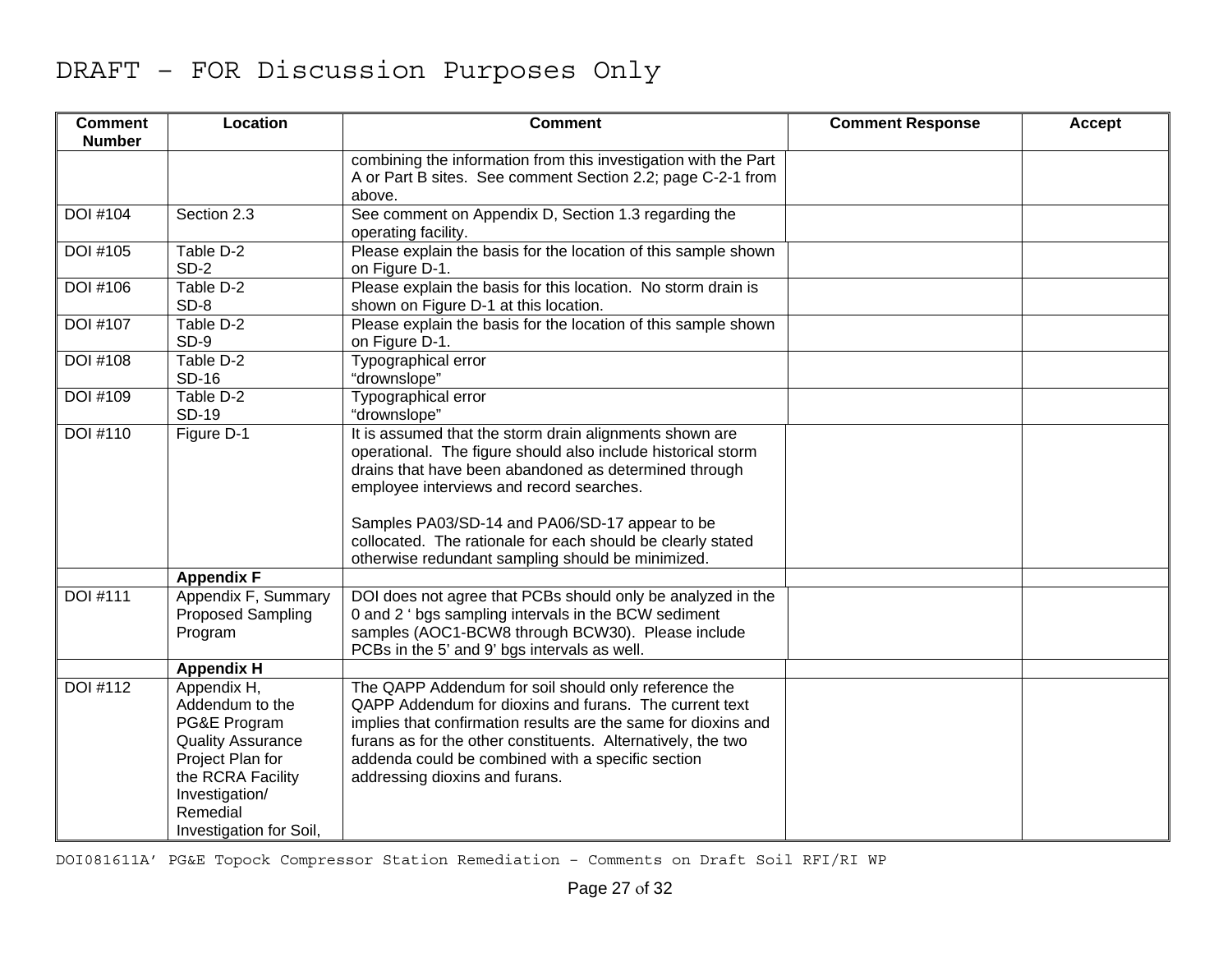| Comment       | <b>Location</b>                | Comment                                                                                                                                                                                                                                                                                                                                                                                                                                         | <b>Comment Response</b> | <b>Accept</b> |
|---------------|--------------------------------|-------------------------------------------------------------------------------------------------------------------------------------------------------------------------------------------------------------------------------------------------------------------------------------------------------------------------------------------------------------------------------------------------------------------------------------------------|-------------------------|---------------|
| <b>Number</b> |                                |                                                                                                                                                                                                                                                                                                                                                                                                                                                 |                         |               |
|               | Section 4.1                    |                                                                                                                                                                                                                                                                                                                                                                                                                                                 |                         |               |
|               | <b>Sediment Sampling -</b>     |                                                                                                                                                                                                                                                                                                                                                                                                                                                 |                         |               |
|               | <b>East Ravine</b>             |                                                                                                                                                                                                                                                                                                                                                                                                                                                 |                         |               |
| DOI #113      | Not currently in work<br>plan. | There is currently no sediment or pore water sampling in the<br>area of discharge from East Ravine. DOI believes that<br>characterization of sediment and pore water at the river<br>interface is necessary to confirm that unacceptable risk from<br>Cr (VI) does not occur. DOI requests further discuss with<br>PG&E, the agencies and stakeholders to determine the path<br>forward for inclusion of this sampling effort in the work plan. |                         |               |
|               |                                |                                                                                                                                                                                                                                                                                                                                                                                                                                                 |                         |               |

**Table 1 DOI Working Information Provided to Assist Resolving Discrepancies' Not Verified as Comprehensive- Indicative Not definitive** 

#### **Comparison of DOI/DTSC February 25, 2011 Directive Letter with RFI/RI WP Appendix A Tables and Appendix F**

#### **Terms Used:**

- 1) **Feb 25, 2011 Directive** = DOI /DTCS letter to PG&E: Direction Proposed Sample Locations (Attachment 1 of Appendix A RFI/RI WP)
- 2) **Crosswalk** = PG&E's Amendment to Feb 25, 2011 with Renumbered Location IDs.
- 3) **Table CX-YZ** = Table(s) in Appendix A RFI/RI WP corresponding to the AOC/SWMU specific Proposed Phase 2 Soil Sampling Locations (e.g., Table C3- 16 corresponds to Table AOC 9 Proposed Soil Sample Locations.
- 4) **Appendix F** = Planned Sample Table in RFI/RI WP Appendix F

Track: via:

**February 25, 2011 > Crosswalk > Table CX-YZ > Appendix F** 

#### **Tracking Discrepancy's Only**

| <b>AOC/SWMU</b>         | <b>Crosswalk</b><br><b>Reference</b> | <b>Deviation from Attachment 1</b><br>(Feb 25, 2011 Directive) | <b>Appendix F Planned Sample</b><br>Table                        |
|-------------------------|--------------------------------------|----------------------------------------------------------------|------------------------------------------------------------------|
| SWMU 1<br>(Table C1-14) | <b>SWMU1-20</b>                      | Remove PCBs at depth greater<br>than 0 to 2 foot.              |                                                                  |
|                         | <b>SWMU1-21</b>                      | Remove PCBs at depth greater<br>than 0 to 2 foot.              |                                                                  |
|                         | <b>SWMU1-22</b>                      |                                                                | SPLP is listed for this location<br>in the cross walk table, but |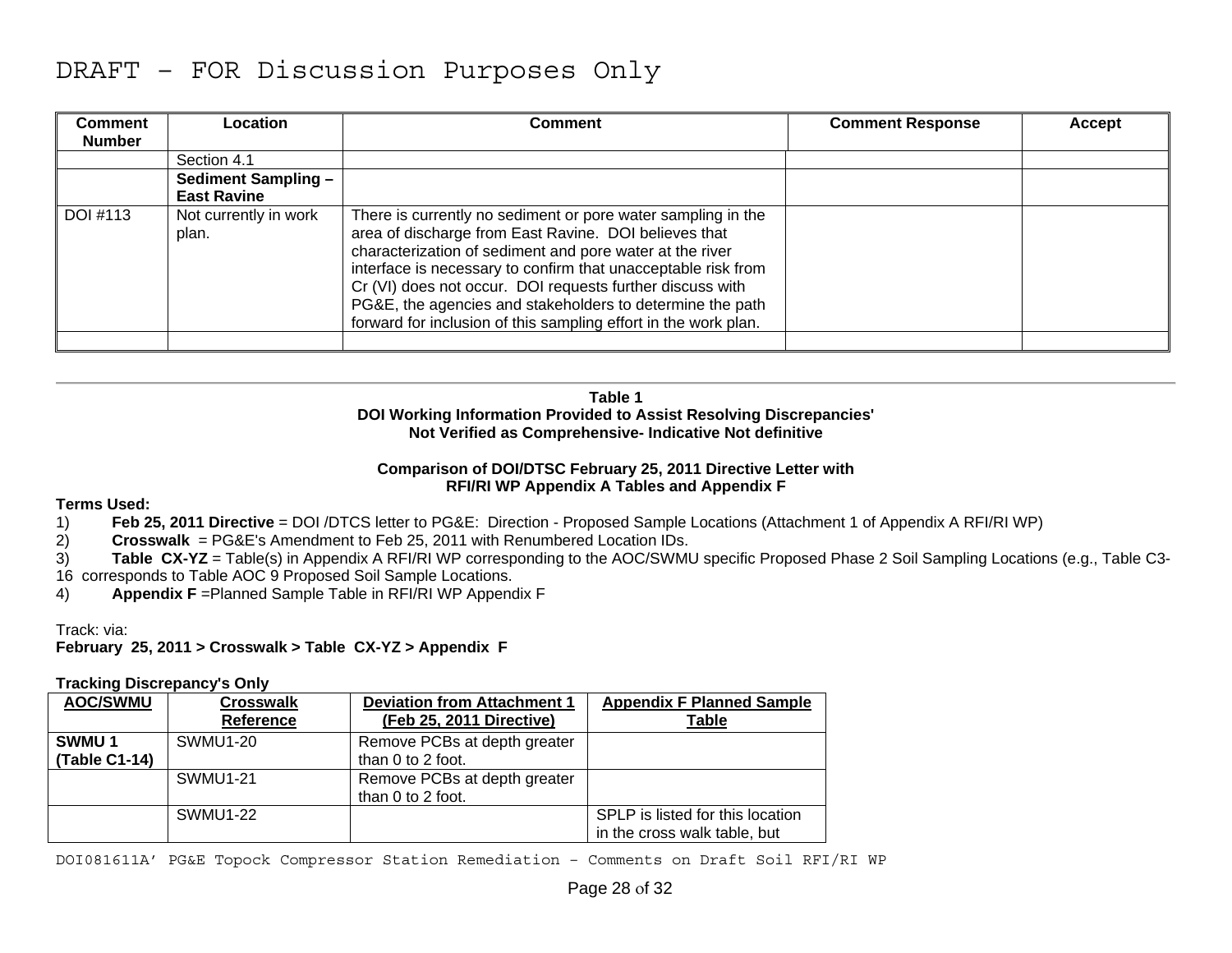|                  |                      |                                  | Appendix F does not identify                            |
|------------------|----------------------|----------------------------------|---------------------------------------------------------|
|                  | <b>SWMU1-23</b>      |                                  | SPLP as an analysis<br>SPLP is listed for this location |
|                  |                      |                                  | in the cross walk table, but                            |
|                  |                      |                                  | Appendix F does not identify                            |
|                  |                      |                                  | SPLP as an analysis                                     |
|                  | <b>SWMU1-24</b>      |                                  | SPLP is listed for this location                        |
|                  |                      |                                  | in the cross walk table, but                            |
|                  |                      |                                  | Appendix F does not identify                            |
|                  |                      |                                  | SPLP as an analysis                                     |
| AOC <sub>1</sub> | $AOC1-4$             | This location has been moved     |                                                         |
| (Table C2-19)    | (Former AOC 1-14     | about 25 feet north from its     |                                                         |
|                  | contingent)          | location on the original map.    |                                                         |
|                  |                      |                                  |                                                         |
|                  | AOC1-T5d             |                                  | Missing soil physical                                   |
|                  |                      |                                  | parameters                                              |
|                  | AOC1-T6d             |                                  | Missing soil physical                                   |
|                  | (new point)          |                                  | parameters                                              |
|                  | AOC1-BCW7 through    | For all Tamarisk area sampling   | Missing metals and PAHs, also                           |
|                  | AOC1 BCW 30 (All     | points, FMIT had asked that      | missing soil physical                                   |
|                  | <b>Tamarisk Area</b> | pathway be staggered to          | parameters.                                             |
|                  | Samples)             | prevent a straight line of flood |                                                         |
|                  | (new point)          | flow.                            |                                                         |
|                  |                      | The assumption used              |                                                         |
|                  |                      | elsewhere that PCBs deposited    |                                                         |
|                  |                      | on surface would not migrate     |                                                         |
|                  |                      | downward more than 2 feet        |                                                         |
|                  |                      | does not hold for Tamarisk area  |                                                         |
|                  |                      | where successive layers of       |                                                         |
|                  |                      | contaminated surface             |                                                         |
|                  |                      | deposition may be buried by      |                                                         |
|                  |                      | later deposits.                  |                                                         |
|                  |                      | PCBs must be sampled for all     |                                                         |
|                  |                      | depths in Tamarisk area.         |                                                         |
|                  |                      | Remove note <sup>a</sup>         |                                                         |
|                  |                      |                                  |                                                         |
| AOC <sub>9</sub> | AOC 10a-2            | Pesticides & PCB missing         | Pesticides & PCBs missing                               |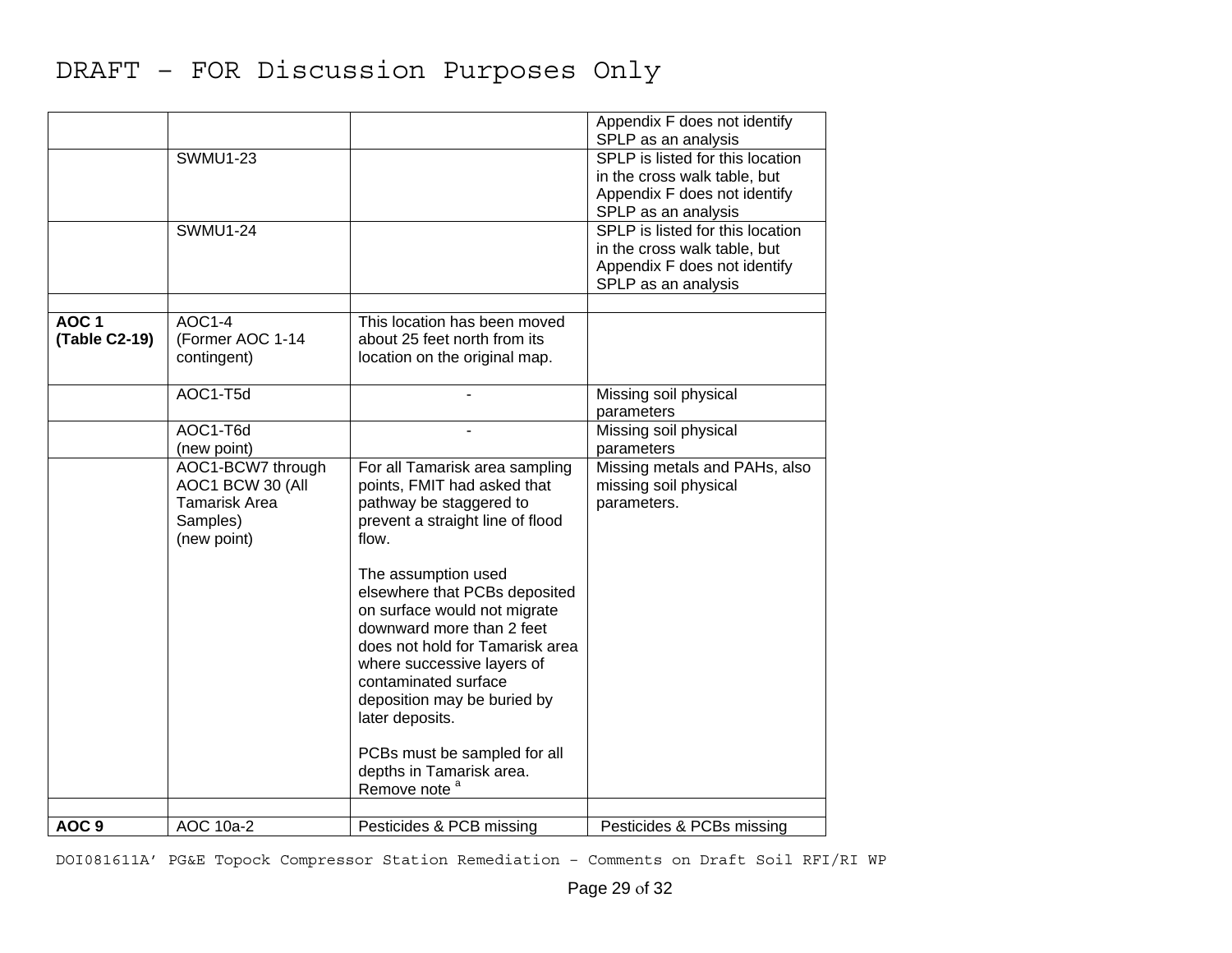| (Table C3-16)                                                             |                                            |
|---------------------------------------------------------------------------|--------------------------------------------|
| AOC 10a-3<br>Pesticides & PCBs missing                                    | Pesticides & PCBs missing                  |
| AOC 9-16                                                                  | Soil Physical Parameters                   |
|                                                                           | Missing                                    |
| AOC 9-19                                                                  | Soil Physical Parameters                   |
| (Former 9-21)                                                             | Missing                                    |
| AOC 9-20                                                                  | <b>Soil Physical Parameters</b>            |
| (Former 9-22)                                                             | Missing                                    |
|                                                                           |                                            |
| <b>AOC/SWMU</b><br><b>Crosswalk</b><br><b>Deviation from Attachment 1</b> | <b>Appendix F Planned Sample</b>           |
| (Feb 25, 2011 Directive)<br>ID                                            | <b>Table</b>                               |
| AOC 10-11<br><b>AOC 10</b>                                                | Soil Physical Parameters                   |
| (Table C4-18)<br>(Former AOC 10-13)                                       | Missing                                    |
|                                                                           |                                            |
| AOC 10-15<br>PAHs, TPH, SVOC,                                             | PAHs, TPH, SVOC,                           |
| (Former AOC10-17)<br>Dioxin/Furan PCBs added                              | Dioxin/Furan PCBs added                    |
| PAHs, TPH, SVOC,<br>AOC 10-16 (Former                                     | PAHs, TPH, SVOC,                           |
| Dioxin/Furan PCBs added<br>AOC 10-19)                                     | Dioxin/Furan PCBs added                    |
|                                                                           |                                            |
| AOC 10-18<br>Hexavalent chromium, Title 22                                | Add Hexavalent chromium, Title             |
| 0 and $2^a$<br>metals, PAHs                                               | 22 metals, PAHs to Table                   |
|                                                                           |                                            |
| Sample mistakenly                                                         |                                            |
| deleted. Note AOC 10-                                                     |                                            |
| 18 was original Feb 25,                                                   |                                            |
| 2011 Directive sample                                                     |                                            |
| number.                                                                   |                                            |
| AOC10c-6<br>Hexavalent chromium, total<br>14 To Groundwater<br>chromium   | Add Hexavalent chromium, total<br>chromium |
|                                                                           |                                            |
| Sample mistakenly                                                         |                                            |
| deleted                                                                   |                                            |
|                                                                           |                                            |
| The DOI/DTSC revision                                                     |                                            |
| table original (Feb 25,                                                   |                                            |
| 2011 Directive) only                                                      |                                            |
| changed the depth to                                                      |                                            |
| specify that it extend to                                                 |                                            |
| groundwater. (AOC                                                         |                                            |
| 10c -6 was the original                                                   |                                            |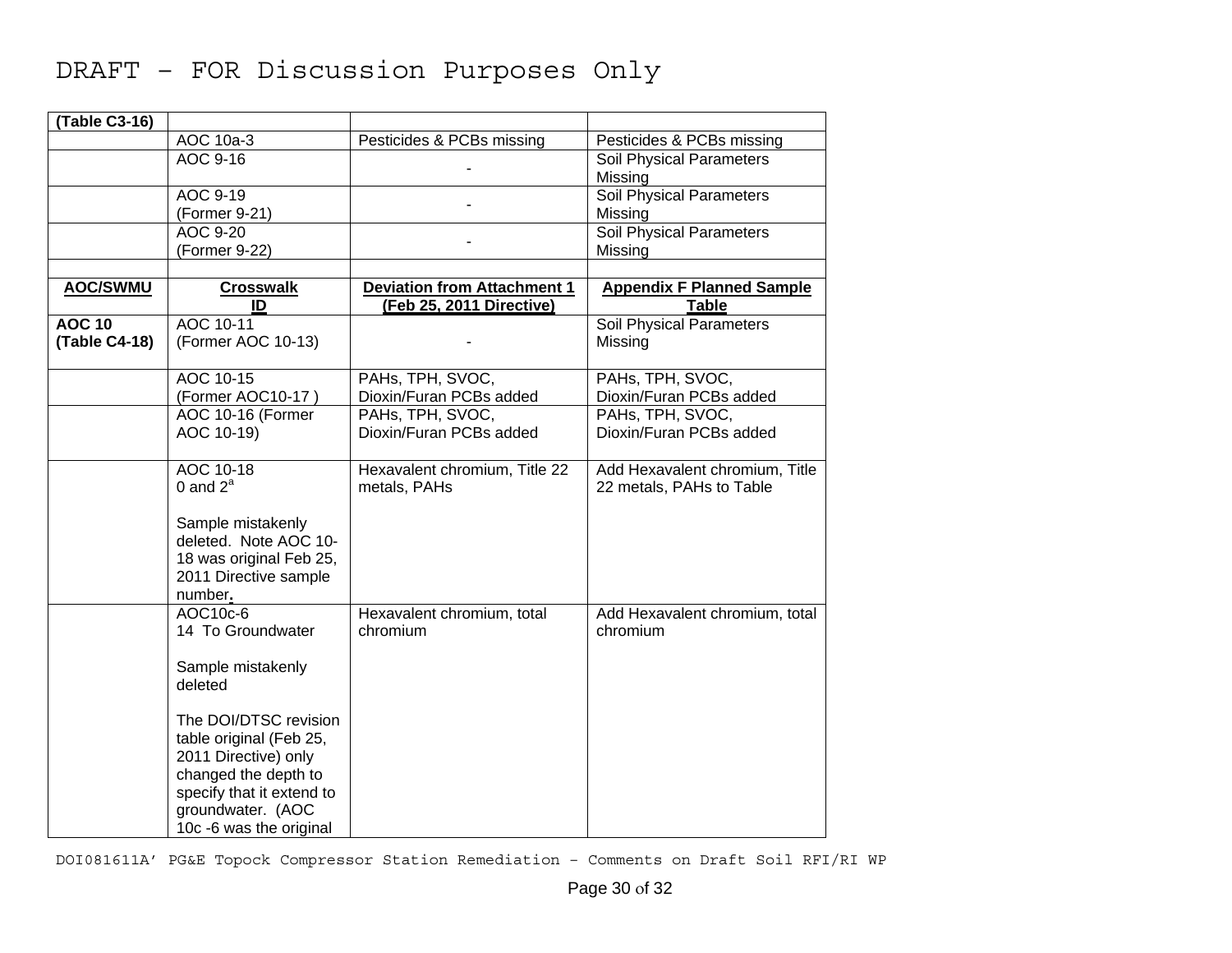|                              | sample number)                      |                                                                |                                                     |
|------------------------------|-------------------------------------|----------------------------------------------------------------|-----------------------------------------------------|
|                              | Assorted debris<br><b>locations</b> | ACM, XRF screen                                                | Appendix F does not include<br>this debris sampling |
| <b>AOC/SWMU</b>              | <b>Crosswalk</b>                    | <b>Deviation from Attachment 1</b>                             | <b>Appendix F Planned Sample</b>                    |
|                              | ID                                  | (Feb 25, 2011 Directive)                                       | Table                                               |
| <b>AOC 11</b>                |                                     |                                                                | Appendix F has several out-of-                      |
| (Table C5-19)                |                                     |                                                                | order entries that make it                          |
|                              |                                     |                                                                | appear as if there are more                         |
|                              |                                     |                                                                | samples than are really planned                     |
|                              |                                     |                                                                | (e.g., 11c-3 and 11e-5).                            |
|                              | AOC 11c-3                           | PAH's missing                                                  | PAH's missing                                       |
|                              | AOC 11-2                            | PCBs missing                                                   | PCBs missing                                        |
|                              | (Former AOC 11-3)                   |                                                                |                                                     |
|                              | AOC 11-3                            | PCBs missing                                                   | PCBs missing                                        |
|                              | (Former AOC 11-4)                   |                                                                |                                                     |
|                              |                                     |                                                                |                                                     |
| <b>AOC/SWMU</b>              | <b>Crosswalk</b><br>ID              | <b>Deviation from Attachment 1</b><br>(Feb 25, 2011 Directive) | <b>Appendix F Planned Sample</b><br><b>Table</b>    |
| AOC 14 C7-15                 | AOC 14-15                           |                                                                | <b>Soil Physical Parameters</b>                     |
|                              | (former AOC 14-21)                  |                                                                | Missing                                             |
|                              | AOC 14-21                           | <b>Dioxins Furans</b>                                          | <b>Dioxins Furans</b><br>Soil Physical Parameters   |
|                              |                                     |                                                                | missing                                             |
|                              | AOC 14-18 to 43                     | Samples 18 through 43 were                                     |                                                     |
|                              |                                     | not specified in the DOI/DTSC                                  |                                                     |
|                              |                                     | table.                                                         |                                                     |
|                              |                                     |                                                                |                                                     |
|                              |                                     | Please explain their origin.                                   |                                                     |
|                              |                                     |                                                                |                                                     |
| <b>AOC/SWMU</b>              | <b>Crosswalk</b><br>ID              | <b>Deviation from Attachment 1</b><br>(Feb 25, 2011 Directive) | <b>Appendix F Planned Sample</b><br><b>Table</b>    |
|                              |                                     |                                                                |                                                     |
| <b>AOC 4 Table</b><br>C10-15 | AOC4 BCW1                           | Cr VI missing<br>PAHs missing                                  | Cr VI missing<br>PAHs missing                       |
|                              |                                     | Please add PAH's                                               | Please add PAH's                                    |
|                              | AOC4 BCW2                           | Cr VI missing                                                  | Cr VI missing                                       |
|                              | (Former BCW 3)                      | PAHs missing                                                   | PAHs missing                                        |
|                              |                                     | Please add PAH's                                               | Please add PAH's                                    |
|                              | AOC4 BCW3                           | Cr VI missing                                                  | Cr VI missing                                       |
|                              |                                     |                                                                |                                                     |